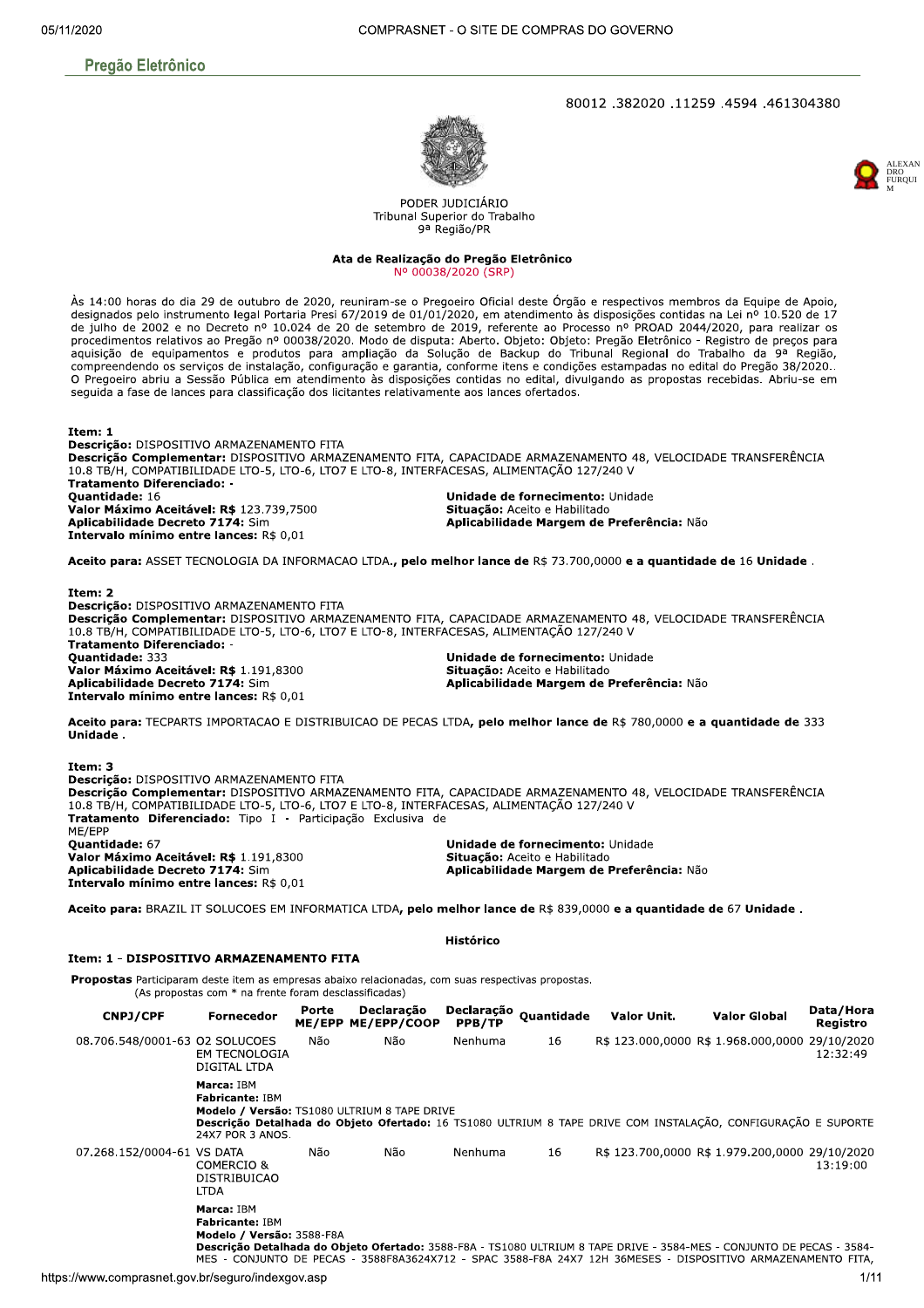|                                                                     | INTERFACESAS, ALIMENTAÇÃO 127/240 V                                                                                                     |            |                    |         |    | CAPACIDADE ARMAZENAMENTO 48, VELOCIDADE TRANSFERÊNCIA 10.8 TB/H, COMPATIBILIDADE LTO-5, LTO-6, LTO7 E LTO-8,                                                                                                                                                  |  |
|---------------------------------------------------------------------|-----------------------------------------------------------------------------------------------------------------------------------------|------------|--------------------|---------|----|---------------------------------------------------------------------------------------------------------------------------------------------------------------------------------------------------------------------------------------------------------------|--|
| 02.306.226/0001-40 LUME SERVICOS                                    | DE TECNOLOGIA<br>S/A                                                                                                                    | Não        | Não                | Nenhuma | 16 | R\$ 123.730,0000 R\$ 1.979.680,0000 29/10/2020<br>13:49:57                                                                                                                                                                                                    |  |
|                                                                     | Marca: IBM<br><b>Fabricante: IBM</b><br>Modelo / Versão: TS1080 Ultrium 8 Tape Drive IBM<br>meses Serviços de Instalação e Configuração |            |                    |         |    | Descrição Detalhada do Objeto Ofertado: PN: 3588F8A - TS1080 Ultrium 8 Tape Drive IBM - Otde 16 Garantia de 36 (trinta e seis)                                                                                                                                |  |
| 79.345.583/0001-42 TELETEX                                          | <b>COMPUTADORES</b><br>E SISTEMAS<br><b>LTDA</b>                                                                                        | Não        | Não                | Nenhuma | 16 | R\$ 123.739,0000 R\$ 1.979.824,0000 28/10/2020<br>14:58:57                                                                                                                                                                                                    |  |
|                                                                     | Marca: IBM<br>Fabricante: IBM<br>Modelo / Versão: 3588F8A / TS1080<br>necessários para o perfeito funcionamento.                        |            |                    |         |    | Descrição Detalhada do Objeto Ofertado: 3588F8A TS1080 Ultrium 8 Tape Drive, contendo todos os acessórios e componentes                                                                                                                                       |  |
| 17.088.190/0001-43 ASSET                                            | TECNOLOGIA DA<br><b>INFORMACAO</b><br>LTDA.                                                                                             | <b>Sim</b> | Sim                | Nenhuma | 16 | R\$ 123.739,7500 R\$ 1.979.836,0000 28/10/2020<br>21:30:42                                                                                                                                                                                                    |  |
|                                                                     | Marca: Tape Drive LTO-8<br>Fabricante: IBM<br>Modelo / Versão: 3588-F8A<br>edital.                                                      |            |                    |         |    | Descrição Detalhada do Objeto Ofertado: Dispositivos de leitura e gravação (drives) do tipo LTO8 para instalação em biblioteca<br>IBM TS3500 incluindo todos os componentes necessários, serviços de instalação e de manutenção de acordo com o solicitado no |  |
| Lances (Obs: lances com * na frente foram excluídos pelo pregoeiro) |                                                                                                                                         |            |                    |         |    |                                                                                                                                                                                                                                                               |  |
| Valor do Lance                                                      |                                                                                                                                         |            | <b>CNPJ/CPF</b>    |         |    | Data/Hora Registro                                                                                                                                                                                                                                            |  |
| R\$ 123 739 7500                                                    |                                                                                                                                         |            | 17 088 190/0001-43 |         |    | $29/10/2020$ 14:00:10:443                                                                                                                                                                                                                                     |  |

| Valor do Lance                    | CNPJ/CPF           | Data/Hora Registro      |
|-----------------------------------|--------------------|-------------------------|
| R\$ 123.739,7500                  | 17.088.190/0001-43 | 29/10/2020 14:00:10:443 |
| R\$ 123.739,0000                  | 79.345.583/0001-42 | 29/10/2020 14:00:10:443 |
| R\$ 123.730,0000                  | 02.306.226/0001-40 | 29/10/2020 14:00:10:443 |
| R\$ 123.700,0000                  | 07.268.152/0004-61 | 29/10/2020 14:00:10:443 |
| R\$ 123.000,0000                  | 08.706.548/0001-63 | 29/10/2020 14:00:10:443 |
| R\$ 120.000,0000                  | 02.306.226/0001-40 | 29/10/2020 14:05:34:960 |
| R\$ 110.000,0000                  | 08.706.548/0001-63 | 29/10/2020 14:05:37:687 |
| R\$ 115.000,0000                  | 17.088.190/0001-43 | 29/10/2020 14:05:55:970 |
| R\$ 100.000,0000                  | 08.706.548/0001-63 | 29/10/2020 14:06:11:783 |
| R\$ 104.000,0000                  | 17.088.190/0001-43 | 29/10/2020 14:06:31:453 |
| R\$ 90.000,0000                   | 08.706.548/0001-63 | 29/10/2020 14:07:25:017 |
| R\$ 99.000,0000                   | 02.306.226/0001-40 | 29/10/2020 14:07:34:447 |
| R\$ 89.000,0000                   | 07.268.152/0004-61 | 29/10/2020 14:07:36:807 |
| R\$ 88.900,0000                   | 79.345.583/0001-42 | 29/10/2020 14:07:51:277 |
| R\$ 88.000,0000                   | 02.306.226/0001-40 | 29/10/2020 14:07:52:497 |
| R\$ 80.000,0000                   | 08.706.548/0001-63 | 29/10/2020 14:07:58:040 |
| R\$ 82.000,0000                   | 79.345.583/0001-42 | 29/10/2020 14:09:20:497 |
| R\$ 85.000,0000                   | 02.306.226/0001-40 | 29/10/2020 14:09:37:180 |
| R\$ 84.000,0000                   | 17.088.190/0001-43 | 29/10/2020 14:09:41:450 |
| R\$ 79.000,0000                   | 07.268.152/0004-61 | 29/10/2020 14:09:46:577 |
| R\$ 83.000,0000                   | 17.088.190/0001-43 | 29/10/2020 14:09:54:657 |
| R\$ 77.000,0000                   | 08.706.548/0001-63 | 29/10/2020 14:10:02:587 |
| R\$ 82.000,0000                   | 17.088.190/0001-43 | 29/10/2020 14:10:10:607 |
| R\$ 76.000,0000                   | 07.268.152/0004-61 | 29/10/2020 14:11:29:103 |
| R\$ 75.000,0000                   | 08.706.548/0001-63 | 29/10/2020 14:12:12:833 |
| R\$ 74.500,0000                   | 07.268.152/0004-61 | 29/10/2020 14:12:48:200 |
| R\$ 74.000,0000                   | 08.706.548/0001-63 | 29/10/2020 14:13:32:073 |
| R\$ 73.990,0000                   | 07.268.152/0004-61 | 29/10/2020 14:13:53:627 |
| R\$ 82.000,0000                   | 02.306.226/0001-40 | 29/10/2020 14:14:21:073 |
| R\$ 73.800,0000                   | 08.706.548/0001-63 | 29/10/2020 14:14:59:480 |
| R\$ 77.120,0000                   | 17.088.190/0001-43 | 29/10/2020 14:16:17:393 |
| R\$ 73.900,0000                   | 07.268.152/0004-61 | 29/10/2020 14:17:08:023 |
| R\$ 73.790,0000                   | 07.268.152/0004-61 | 29/10/2020 14:18:44:840 |
| R\$ 77.100,0000                   | 17.088.190/0001-43 | 29/10/2020 14:19:03:257 |
| R\$ 73.770,0000                   | 08.706.548/0001-63 | 29/10/2020 14:19:56:833 |
| <b>Desempate de Lances ME/EPP</b> |                    |                         |

| <b>CPF/CNPJ</b>                                  | Data/Hora Inicial Desempate | Data/Hora Final Desempate | Situacão do Lance       | Valor do Lance  |  |  |  |
|--------------------------------------------------|-----------------------------|---------------------------|-------------------------|-----------------|--|--|--|
| 17.088.190/0001-43                               | 29/10/2020 14:23:14:267     | 29/10/2020 14:24:00:320   | Fornecedor enviou lance | R\$ 73.700,0000 |  |  |  |
| Não existem lances de desempate 7174 para o item |                             |                           |                         |                 |  |  |  |

**Eventos do Item** Evento Aberto

Data 29/10/2020 Item Aberto. 14:01:39

Observações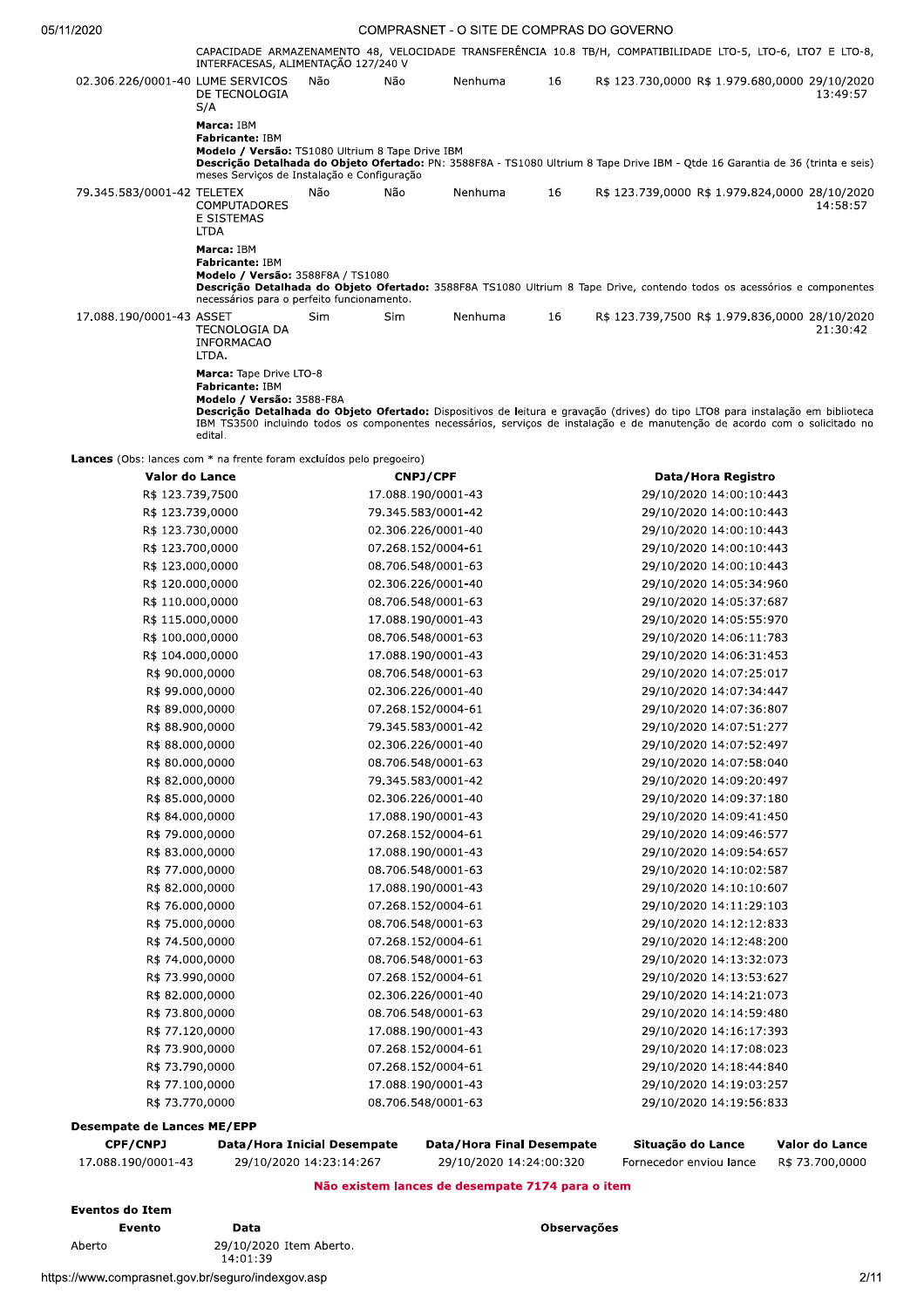| Aguardando convocação<br>ME/EPP                | 29/10/2020 Aguardando Convocação ME/EPP.<br>14:21:56                                                                                                                                                           |
|------------------------------------------------|----------------------------------------------------------------------------------------------------------------------------------------------------------------------------------------------------------------|
| Início do desempate                            | 29/10/2020 Item está em 1º desempate Me/Epp, aguardando lance.                                                                                                                                                 |
| Encerramento do<br>desempate                   | 29/10/2020 O Item teve o 1º desempate Me/Epp encerrado. O fornecedor ASSET TECNOLOGIA DA INFORMACAO<br>LTDA., CPF/CNPJ: 17.088.190/0001-43 enviou um lance no valor de no valor de R\$ 73.700,0000<br>14:24:00 |
| Encerrado                                      | $29/10/2020$ Item encerrado.<br>14:24:00                                                                                                                                                                       |
| Abertura do prazo de<br>Convocação - Anexo     | 29/10/2020 Convocado para envio de anexo o fornecedor ASSET TECNOLOGIA DA INFORMACAO LTDA., CNPJ/CPF:<br>14:29:56 17.088.190/0001-43.                                                                          |
| Encerramento do prazo<br>de Convocação - Anexo | 29/10/2020 Encerrado o prazo de Convocação de Anexo pelo fornecedor ASSET TECNOLOGIA DA INFORMACAO LTDA.,<br>14:38:41 CNPJ/CPF: 17.088.190/0001-43.                                                            |
| Aceite                                         | 04/11/2020 Aceite individual da proposta. Fornecedor: ASSET TECNOLOGIA DA INFORMACAO LTDA., CNPJ/CPF:<br>15:27:44 17.088.190/0001-43, pelo melhor lance de R\$ 73.700,0000.                                    |
| Habilitado                                     | 04/11/2020 Habilitação em grupo de propostas. Fornecedor: ASSET TECNOLOGIA DA INFORMACAO LTDA. - CNPJ/CPF:<br>16:03:18 17.088.190/0001-43                                                                      |
|                                                |                                                                                                                                                                                                                |

Não existem intenções de recurso para o item

#### Item: 2 - DISPOSITIVO ARMAZENAMENTO FITA

Propostas Participaram deste item as empresas abaixo relacionadas, com suas respectivas propostas. (As propostas com  $*$  na frente foram desclassificadas)

produção, ou seja, sendo produzida pelo fabricante. Fabricante deverá obrigadamente estar listado em "compliance verified<br>produção, ou seja, sendo produzida pelo fabricante. Fabricante deverá obrigadamente estar listado em cnpj/CPF Fornecedor Porte Declaração Declaração Quantidade Valor Unit. Valor Global Data/Hora<br>Registro بورور ME/EPP ME/EPP/COOP PPB/TP 36.984.127/0001-30 BRAZIL IT SOLUCOES EM INFORMATICA<br>LTDA BRAZIL IT SIM SIM Nennuma 333 R\$ 1.190,0000 R\$ 396.270,0000 29/10/2020<br>SOLUCOES EM 09:34:55<br>INFORMATICA<br>LTDA Marca: FUJIFILM Fabricante: FUJIFILM Modelo / Versão: LTO 8 12.00/30.00tb Descrição Detalhada do Objeto Ofertado: COTA PRINCIPAL - Fita magnética para backup e armazenamento de dados LTO 8 -Capacidade nativa de dados: 12.0 TB - Capacidade comprimida de dados: 30.0 TB - Taxa de transferencia nativa: 300 (MB/S) - Taxa<br>de transferência comprimida: 750 (MB/s) - Espessura da fita: 5.6 &#956;m - Comprimento da fita 6656 - Memória do cartucho: 16.352 bytes, compatível com unidade de backup equipada com drive de leitura e escrita LTO Ultrium 8. Novo e não recondicionado ou remanufaturado. Compatível com o padrão aberto Linear Tape-Open (LTO). Capacidade nativa (sem compressão) de 12 TB (doze terabytes). Compressão no padrão 2,5:1, totalizando 30 TB (trinta terabytes). Possibilita leitura e<br>gravação de dados RW (Read and Write). Produto em linha de produção, ou seja, sendo produzida p acompanhada de etiqueta (código de barra) com as seguintes características: Numeração: F00001L8 a F00200L8; Etiquetas na norizontal, policromáticas, cores vibrantes; Impressas em uni-camada de polietileno, pre-cortadas, a prova d'agua, resistente a<br>abrasão e que suporte calor de até 200ºC; Devem ser impressas com a tecnologia de transferênci papel sem brilho; Devem ter dimensões adequadas, devendo caber no rebaixo da lateral do cartucho, sem ondulações nas laterais .<br>20 extremidades; Autoadesiva, emulsão acrílica de aderência permanente. Marca FujiFilm Modelo LTO 8 07.268.152/0004-61 VS DATA COMERCIO & DISTRIBUICAO<br>LTDA XVZ+ W72 W72 WI1e-K. NNN \a3>E>=?Q????\a3N=CE<^?Q????<=:>?:<?<? >NA>=A?? Marca: QUANTUM Fabricante: QUANTUM Modelo / Versão: MR-L8MQN-01 Descrição Detalhada do Objeto Ofertado: Fitas De Backup LTO -8 - QUANTUM / MRL8MQN-01 02.306.226/0001-40 LUME SERVICOS DE TECNOLOGIA<br>S/A U:+ W72 W72 WI1e-K. NNN \a3>E>=?Q????\a3N=CE<^?Q????<=:>?:<?<? >NA@=AB^ Marca: IBM Fabricante: IBM Modelo / Versão: Fitas de Backup IBM LTO-8 Descrição Detalhada do Objeto Ofertado: PN: 3589-652 (01PL041) - Fitas de Backup IBM LTO-8 - Qtde 333 Garantia de 12 (doze) meses 29.500.349/0001-74 LSF COMERCIO E SERVICOS DE<br>IMPRESSAO EIRELI LSF COMERCIO E SIM SIM Nennuma 333 R\$ 1.191,8300 R\$ 396.879,3900 26/10/2020<br>SERVICOS DE<br>IMPRESSAO EIRELI 16:29:59 Marca: FUJIFILM Fabricante: FUJIFILM Modelo / Versão: CE Descrição Detalhada do Objeto Ofertado: DISPOSITIVO ARMAZENAMENTO FITA, CAPACIDADE ARMAZENAMENTO 48, VELOCIDADE TRANSFERÊNCIA 10.8 TB/H, COMPATIBILIDADE LTO-5, LTO-6, LTO7 E LTO-8, INTERFACESAS, ALIMENTAÇÃO 127/240 ± 15.135.210/0001-64 TECPARTS IMPORTACAO E DISTRIBUICAO DE<br>PECAS LTDA TECPARTS Nao Nao Nao Nenhuma 333 R\$1.191,8300 R\$396.879,3900 28/10/2020<br>IMPORTACAO E 12:54:36<br>DISTRIBUICAO DE<br>PECAS LTDA Marca: OUANTUM Fabricante: OUANTUM Modelo / Versão: MR-L8MON-01 Descrição Detalhada do Objeto Ofertado: Fitas de Backup LTO-8 - Novo e não recondicionado ou remanufaturado. Compatível com o padrão aberto Linear Tape-Open (LTO). Capacidade nativa (sem compressão) de 12 TB (doze terabytes). Compressão no<br>padrão 2,5:1, totalizando 30 TB (trinta terabytes). Possibilita leitura e gravação de dados RW (Read a K.1-T.4M-/I/Joseph Joseph Multiple Annual Company and The Cada fita deve vir acompanhada de etiqueta (código de barra) com as seguintes características: Numeração: F00001L8 a F00200L8; Etiquetas na horizontal, policromáticas, cores vibrantes; Impressas em uni-camada de polletileno, pre-cortadas, a prova d'agua, resistente a abrasão e que suporte calor de até 200°C; Devem ser<br>impressas com a tecnologia de transferência térmica ou impressão laser em papel sem brilho; . Dev devendo caber no rebaixo da lateral do cartucho, sem ondulações nas laterais ou extremidades; Autoadesiva, emulsão acrílica de aderência permanente

10.742.589/0001-57 LUANDA Sim Sim Nenhuma 333 R\$ 1.191,8300 R\$ 396.879,3900 28/10/2020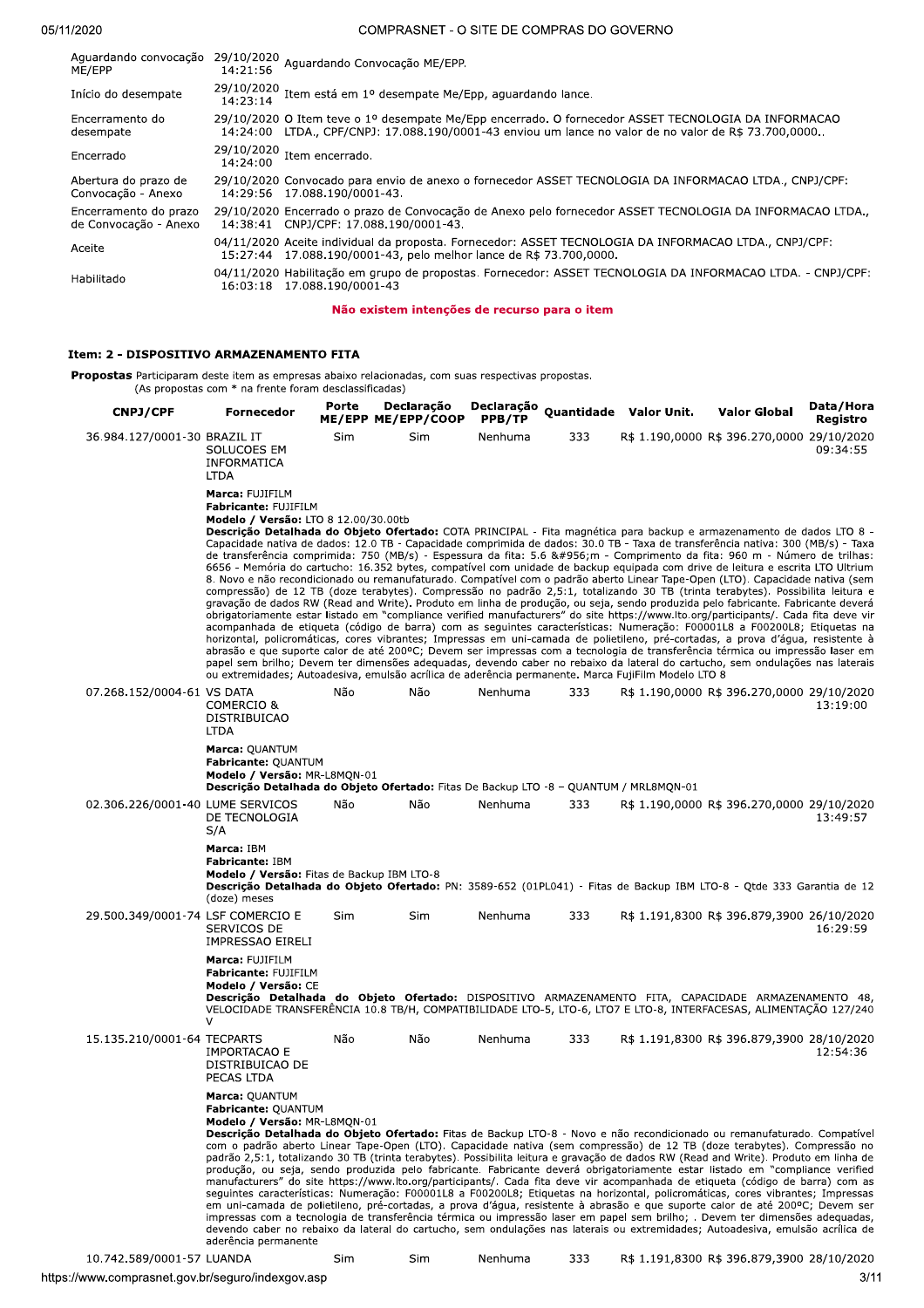|                                    | COMERCIO DE<br><b>SUPRIMENTOS</b><br>PARA<br>INFORMATICA<br><b>LTDA</b>                                                                                                                                                                                                                                                                                                                                                                                                                                                                                                                                                                                                                                                                                                                                                                                                                                                                                                                                                                                                                                                                                                                                                                                                                                                                   |            |     |         |     |                                            | 16:08:49 |
|------------------------------------|-------------------------------------------------------------------------------------------------------------------------------------------------------------------------------------------------------------------------------------------------------------------------------------------------------------------------------------------------------------------------------------------------------------------------------------------------------------------------------------------------------------------------------------------------------------------------------------------------------------------------------------------------------------------------------------------------------------------------------------------------------------------------------------------------------------------------------------------------------------------------------------------------------------------------------------------------------------------------------------------------------------------------------------------------------------------------------------------------------------------------------------------------------------------------------------------------------------------------------------------------------------------------------------------------------------------------------------------|------------|-----|---------|-----|--------------------------------------------|----------|
|                                    | Marca: FUJI FILM<br>Fabricante: FUJI FILM<br>Modelo / Versão: LTO-8<br>Descrição Detalhada do Objeto Ofertado: DISPOSITIVO ARMAZENAMENTO FITA, CAPACIDADE ARMAZENAMENTO 48,<br>VELOCIDADE TRANSFERÊNCIA 10.8 TB/H, COMPATIBILIDADE LTO-5, LTO-6, LTO7 E LTO-8, INTERFACESAS, ALIMENTACÃO 127/240<br>$\mathcal{U}$                                                                                                                                                                                                                                                                                                                                                                                                                                                                                                                                                                                                                                                                                                                                                                                                                                                                                                                                                                                                                         |            |     |         |     |                                            |          |
| 31.979.529/0001-22 SOS INFORMATICA | <b>LTDA</b>                                                                                                                                                                                                                                                                                                                                                                                                                                                                                                                                                                                                                                                                                                                                                                                                                                                                                                                                                                                                                                                                                                                                                                                                                                                                                                                               | <b>Sim</b> | Sim | Nenhuma | 333 | R\$ 1.500,0000 R\$ 499.500,0000 29/10/2020 | 10:11:50 |
|                                    | Marca: FUJI FILM<br>Fabricante: FUJI FILM<br>Modelo / Versão: 16551221<br>Descrição Detalhada do Objeto Ofertado: CARTUCHO DE FITA ULTRIUM LTO8 COM ETIQUETAS DE CÓDIGO DE BARRAS                                                                                                                                                                                                                                                                                                                                                                                                                                                                                                                                                                                                                                                                                                                                                                                                                                                                                                                                                                                                                                                                                                                                                         |            |     |         |     |                                            |          |
| 00.577.581/0001-29 INFORSYSTEM     | <b>TECNOLOGIA E</b><br><b>PARTICIPACOES</b><br><b>LTDA</b>                                                                                                                                                                                                                                                                                                                                                                                                                                                                                                                                                                                                                                                                                                                                                                                                                                                                                                                                                                                                                                                                                                                                                                                                                                                                                | Sim.       | Sim | Nenhuma | 333 | R\$ 1.500,0000 R\$ 499.500,0000 29/10/2020 | 11:58:03 |
|                                    | Marca: HPE<br><b>Fabricante: HPE</b><br>Modelo / Versão: Q2078A<br>Descrição Detalhada do Objeto Ofertado: 8. FITAS DE BACKUP LTO-8 8.1. Novos e não recondicionadas ou remanufaturadas.<br>8.2. Compatível com o padrão aberto Linear Tape-Open (LTO). 8.3. Capacidade nativa (sem compressão) de 12 TB (doze terabytes).<br>8.4. Compressão no padrão 2,5:1, totalizando 30 TB (trinta terabytes). 8.5. Possibilita leitura e gravação de dados RW (Read and<br>Write). 8.6. Produto em linha de produção, ou seja, sendo produzida pelo fabricante. 8.7. Fabricante está listado em "compliance<br>verified manufacturers" do site https://www.lto.org/participants/. 8.8. Cada fita irá acompanhada de etiqueta (código de barra) com<br>as seguintes características: 8.8.1. Numeração: F00001L8 a F00200L8; 8.8.2. Etiquetas na horizontal, policromáticas, cores<br>vibrantes; 8.8.3. Impressas em uni-camada de polietileno, pré-cortadas, a prova d'água, resistente à abrasão e que suporte calor de<br>até 200°C; 8.8.4. Serão impressas com a tecnologia de transferência térmica ou impressão laser em papel sem brilho; 8.8.5. Terão<br>dimensões adequadas, devendo caber no rebaixo da lateral do cartucho, sem ondulações nas laterais ou extremidades; 8.8.6.<br>Autoadesiva, emulsão acrílica de aderência permanente. |            |     |         |     |                                            |          |

Lances (Obs: lances com \* na frente foram excluídos pelo pregoeiro)

| Valor do Lance | <b>CNPJ/CPF</b>    | Data/Hora Registro      |
|----------------|--------------------|-------------------------|
| R\$ 1.500,0000 | 31.979.529/0001-22 | 29/10/2020 14:00:10:443 |
| R\$ 1.500,0000 | 00.577.581/0001-29 | 29/10/2020 14:00:10:443 |
| R\$ 1.191,8300 | 10.742.589/0001-57 | 29/10/2020 14:00:10:443 |
| R\$ 1.191,8300 | 29.500.349/0001-74 | 29/10/2020 14:00:10:443 |
| R\$ 1.191,8300 | 15.135.210/0001-64 | 29/10/2020 14:00:10:443 |
| R\$ 1.190,0000 | 36.984.127/0001-30 | 29/10/2020 14:00:10:443 |
| R\$ 1.190,0000 | 07.268.152/0004-61 | 29/10/2020 14:00:10:443 |
| R\$ 1.190,0000 | 02.306.226/0001-40 | 29/10/2020 14:00:10:443 |
| R\$ 1.189,9900 | 36.984.127/0001-30 | 29/10/2020 14:01:50:773 |
| R\$ 1.180,0000 | 15.135.210/0001-64 | 29/10/2020 14:05:11:217 |
| R\$ 1.179,0000 | 36.984.127/0001-30 | 29/10/2020 14:05:12:903 |
| R\$ 1.170,0000 | 15.135.210/0001-64 | 29/10/2020 14:05:54:627 |
| R\$ 1.169,0000 | 36.984.127/0001-30 | 29/10/2020 14:05:57:173 |
| R\$ 1.168,0000 | 29.500.349/0001-74 | 29/10/2020 14:06:16:897 |
| R\$ 1.167,0000 | 36.984.127/0001-30 | 29/10/2020 14:06:19:217 |
| R\$ 1.160,0000 | 15.135.210/0001-64 | 29/10/2020 14:06:20:037 |
| R\$ 1.159,0000 | 36.984.127/0001-30 | 29/10/2020 14:06:34:123 |
| R\$ 1.158,0000 | 29.500.349/0001-74 | 29/10/2020 14:06:47:937 |
| R\$ 1.157,0000 | 36.984.127/0001-30 | 29/10/2020 14:06:52:500 |
| R\$ 1.156,0000 | 29.500.349/0001-74 | 29/10/2020 14:06:58:100 |
| R\$ 1.155,0000 | 36.984.127/0001-30 | 29/10/2020 14:07:04:023 |
| R\$ 1.154,0000 | 29.500.349/0001-74 | 29/10/2020 14:07:14:537 |
| R\$ 1.153,0000 | 36.984.127/0001-30 | 29/10/2020 14:07:18:753 |
| R\$ 1.150,0000 | 15.135.210/0001-64 | 29/10/2020 14:07:18:990 |
| R\$ 1.149,0000 | 36.984.127/0001-30 | 29/10/2020 14:07:24:717 |
| R\$ 1.147,0000 | 29.500.349/0001-74 | 29/10/2020 14:07:31:413 |
| R\$ 1.146,0000 | 36.984.127/0001-30 | 29/10/2020 14:07:33:737 |
| R\$ 1.154,0010 | 10.742.589/0001-57 | 29/10/2020 14:07:41:967 |
| R\$ 1.100,0000 | 15.135.210/0001-64 | 29/10/2020 14:07:42:527 |
| R\$ 1.145,0000 | 29.500.349/0001-74 | 29/10/2020 14:07:46:727 |
| R\$ 1.099,0000 | 36.984.127/0001-30 | 29/10/2020 14:07:48:827 |
| R\$ 1.098,0000 | 29.500.349/0001-74 | 29/10/2020 14:08:01:023 |
| R\$ 1.090,0000 | 07.268.152/0004-61 | 29/10/2020 14:08:02:780 |
| R\$ 1.089,0000 | 36.984.127/0001-30 | 29/10/2020 14:08:04:963 |
| R\$ 1.000,0000 | 15.135.210/0001-64 | 29/10/2020 14:08:14:457 |
| R\$ 999,0000   | 36.984.127/0001-30 | 29/10/2020 14:08:15:947 |
| R\$ 1.080,0000 | 02.306.226/0001-40 | 29/10/2020 14:08:21:177 |
| R\$ 980,0000   | 15.135.210/0001-64 | 29/10/2020 14:08:34:483 |
| R\$ 979,0000   | 36.984.127/0001-30 | 29/10/2020 14:08:35:153 |
| R\$ 1.008,0000 | 07.268.152/0004-61 | 29/10/2020 14:08:42:023 |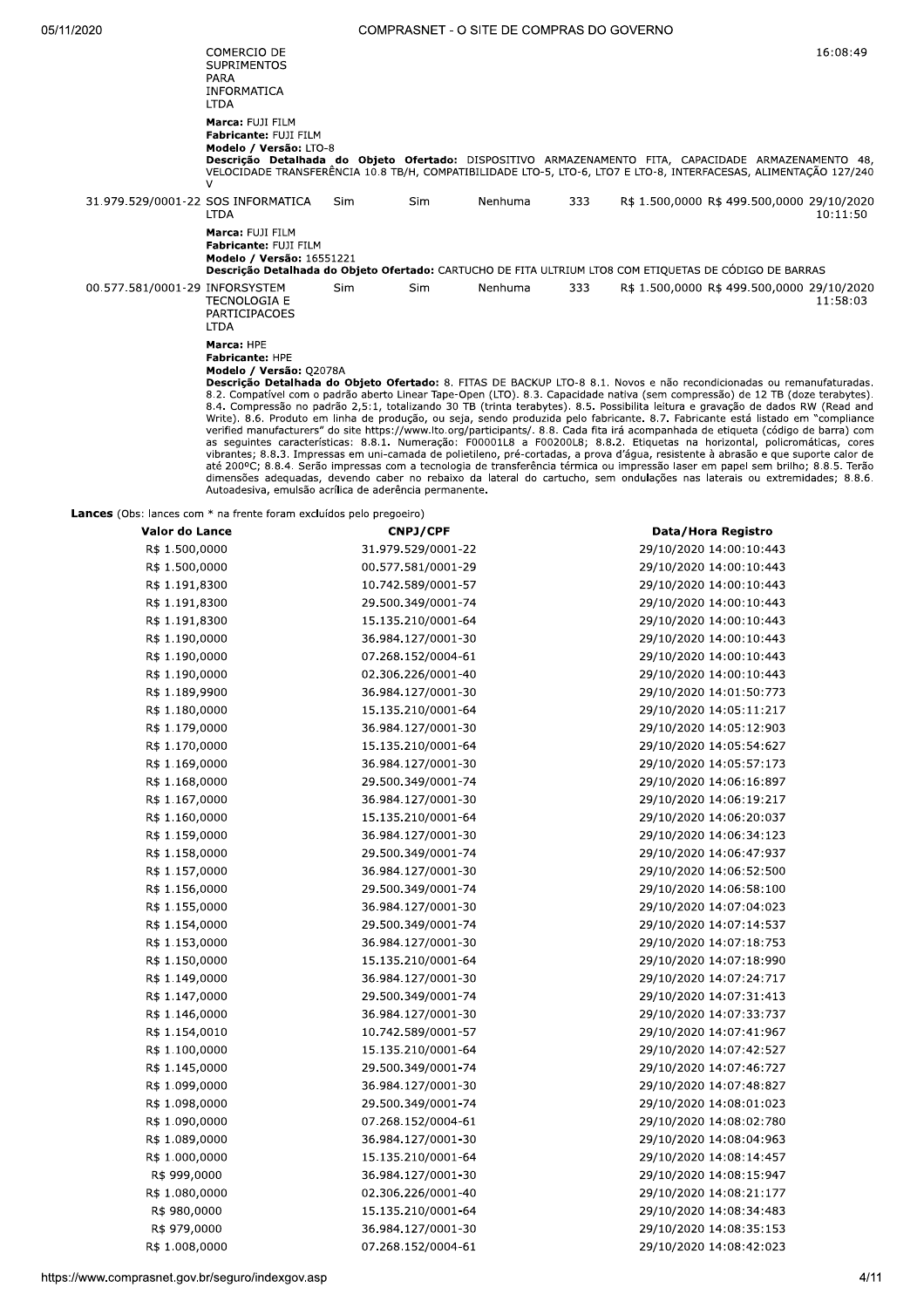COMPRASNET - O SITE DE COMPRAS DO GOVERNO

| R\$ 970,0000   | 15.135.210/0001-64 | 29/10/2020 14:08:44:593 |
|----------------|--------------------|-------------------------|
| R\$ 969,0000   | 36.984.127/0001-30 | 29/10/2020 14:08:46:257 |
| R\$ 950,0000   | 15.135.210/0001-64 | 29/10/2020 14:08:54:463 |
| R\$ 993,7200   | 10.742.589/0001-57 | 29/10/2020 14:08:56:300 |
| R\$ 949,0000   | 36.984.127/0001-30 | 29/10/2020 14:08:58:073 |
| R\$ 930,0000   | 15.135.210/0001-64 | 29/10/2020 14:09:09:253 |
| R\$ 929,0000   | 36.984.127/0001-30 | 29/10/2020 14:09:11:283 |
| R\$ 920,0000   | 15.135.210/0001-64 | 29/10/2020 14:09:20:937 |
| R\$ 919,0000   | 36.984.127/0001-30 | 29/10/2020 14:09:24:450 |
| R\$ 910,0000   | 15.135.210/0001-64 | 29/10/2020 14:09:41:530 |
| R\$ 909,0000   | 36.984.127/0001-30 | 29/10/2020 14:09:44:547 |
| R\$ 900,0000   | 15.135.210/0001-64 | 29/10/2020 14:09:52:747 |
| R\$ 899,0000   | 36.984.127/0001-30 | 29/10/2020 14:09:54:543 |
| R\$ 1.169,0000 | 00.577.581/0001-29 | 29/10/2020 14:10:00:223 |
| R\$ 890,0000   | 15.135.210/0001-64 | 29/10/2020 14:10:04:620 |
| R\$ 889,0000   | 36.984.127/0001-30 | 29/10/2020 14:10:06:560 |
| R\$ 880,0000   | 15.135.210/0001-64 | 29/10/2020 14:10:16:077 |
| R\$ 879,0000   | 36.984.127/0001-30 | 29/10/2020 14:10:18:673 |
| R\$ 870,0000   | 15.135.210/0001-64 | 29/10/2020 14:10:29:013 |
| R\$ 869,0000   | 36.984.127/0001-30 | 29/10/2020 14:10:30:720 |
| R\$ 860,0000   | 15.135.210/0001-64 | 29/10/2020 14:10:38:600 |
| R\$ 859,0000   | 36.984.127/0001-30 | 29/10/2020 14:10:41:753 |
| R\$ 850,0000   | 15.135.210/0001-64 | 29/10/2020 14:10:51:640 |
| R\$ 849,0000   | 36.984.127/0001-30 | 29/10/2020 14:10:54:067 |
| R\$ 840,0000   | 15.135.210/0001-64 | 29/10/2020 14:11:02:483 |
| R\$ 839,0000   | 36.984.127/0001-30 | 29/10/2020 14:11:10:120 |
| R\$ 830,0000   | 15.135.210/0001-64 | 29/10/2020 14:11:26:957 |
| R\$ 829,0000   | 29.500.349/0001-74 | 29/10/2020 14:12:11:357 |
| R\$ 820,0000   | 15.135.210/0001-64 | 29/10/2020 14:12:21:773 |
| R\$ 819,0000   | 29.500.349/0001-74 | 29/10/2020 14:12:30:847 |
| R\$ 810,0000   | 15.135.210/0001-64 | 29/10/2020 14:12:37:863 |
| R\$ 809,0000   | 29.500.349/0001-74 | 29/10/2020 14:12:45:923 |
| R\$ 800,0000   | 15.135.210/0001-64 | 29/10/2020 14:12:54:650 |
| R\$ 801,0000   | 29.500.349/0001-74 | 29/10/2020 14:13:13:100 |
| R\$ 780,0000   | 15.135.210/0001-64 | 29/10/2020 14:14:27:947 |
| R\$ 992,0000   | 31.979.529/0001-22 | 29/10/2020 14:16:10:853 |
|                |                    |                         |

## **Desempate de Lances ME/EPP**

| <b>CPF/CNPJ</b>    | Data/Hora Inicial Desempate | Data/Hora Final Desempate | Situacão do Lance       | Valor do Lance |
|--------------------|-----------------------------|---------------------------|-------------------------|----------------|
| 29.500.349/0001-74 | 29/10/2020 14:24:00:370     | 29/10/2020 14:24:23:683   | Fornecedor enviou lance | R\$ 779,9000   |

Não existem lances de desempate 7174 para o item

# **Eventos do Item**

| Evento                                               | Data                   | <b>Observações</b>                                                                                                                                                                                                                                                                                                                                                                                       |
|------------------------------------------------------|------------------------|----------------------------------------------------------------------------------------------------------------------------------------------------------------------------------------------------------------------------------------------------------------------------------------------------------------------------------------------------------------------------------------------------------|
| Aberto                                               | 29/10/2020<br>14:01:48 | Item Aberto.                                                                                                                                                                                                                                                                                                                                                                                             |
| Aquardando<br>convocação<br>ME/EPP                   | 29/10/2020<br>14:18:10 | Aquardando Convocação ME/EPP.                                                                                                                                                                                                                                                                                                                                                                            |
| Início do<br>desempate                               | 29/10/2020<br>14:24:00 | Item está em 1º desempate Me/Epp, aguardando lance.                                                                                                                                                                                                                                                                                                                                                      |
| do desempate                                         |                        | Encerramento 29/10/2020 O Item teve o 1º desempate Me/Epp encerrado. O fornecedor LSF COMERCIO E SERVICOS DE IMPRESSAO EIRELI,<br>14:24:23 CPF/CNPJ: 29.500.349/0001-74 enviou um lance no valor de no valor de R\$ 779,9000                                                                                                                                                                             |
| Encerrado                                            | 29/10/2020<br>14:24:23 | Item encerrado.                                                                                                                                                                                                                                                                                                                                                                                          |
| Abertura do<br>prazo de<br>Convocação -<br>Anexo     |                        | 29/10/2020 Convocado para envio de anexo o fornecedor LSF COMERCIO E SERVICOS DE IMPRESSAO EIRELI, CNPJ/CPF:<br>14:39:42 29.500.349/0001-74.                                                                                                                                                                                                                                                             |
| Encerramento<br>do prazo de<br>Convocação -<br>Anexo |                        | 29/10/2020 Encerrado o prazo de Convocação de Anexo pelo fornecedor LSF COMERCIO E SERVICOS DE IMPRESSAO EIRELI,<br>16:29:39 CNPJ/CPF: 29.500.349/0001-74.                                                                                                                                                                                                                                               |
| Recusa                                               |                        | Recusa da proposta. Fornecedor: LSF COMERCIO E SERVICOS DE IMPRESSAO EIRELI, CNPJ/CPF: 29.500.349/0001-<br>03/11/2020 74, pelo melhor lance de R\$ 779,9000. Motivo: A empresa não especificou qual é o produto ofertado, tampouco<br>15:59:17 apresentou documentos com especificações técnicas, contrariando o disposto nos itens 5.1, 6.1.2 e 8.2.3 do edital e<br>8.9 e 8.11 do Termo de Referência. |
| Abertura do<br>prazo de<br>Convocação -<br>Anexo     |                        | 03/11/2020 Convocado para envio de anexo o fornecedor TECPARTS IMPORTACAO E DISTRIBUICAO DE PECAS LTDA, CNPJ/CPF:<br>16:07:58 15.135.210/0001-64.                                                                                                                                                                                                                                                        |
| Encerramento<br>do prazo de<br>Convocação -<br>Anexo |                        | 03/11/2020 Encerrado o prazo de Convocação de Anexo pelo fornecedor TECPARTS IMPORTACAO E DISTRIBUICAO DE PECAS<br>16:49:13 LTDA, CNPJ/CPF: 15.135.210/0001-64.                                                                                                                                                                                                                                          |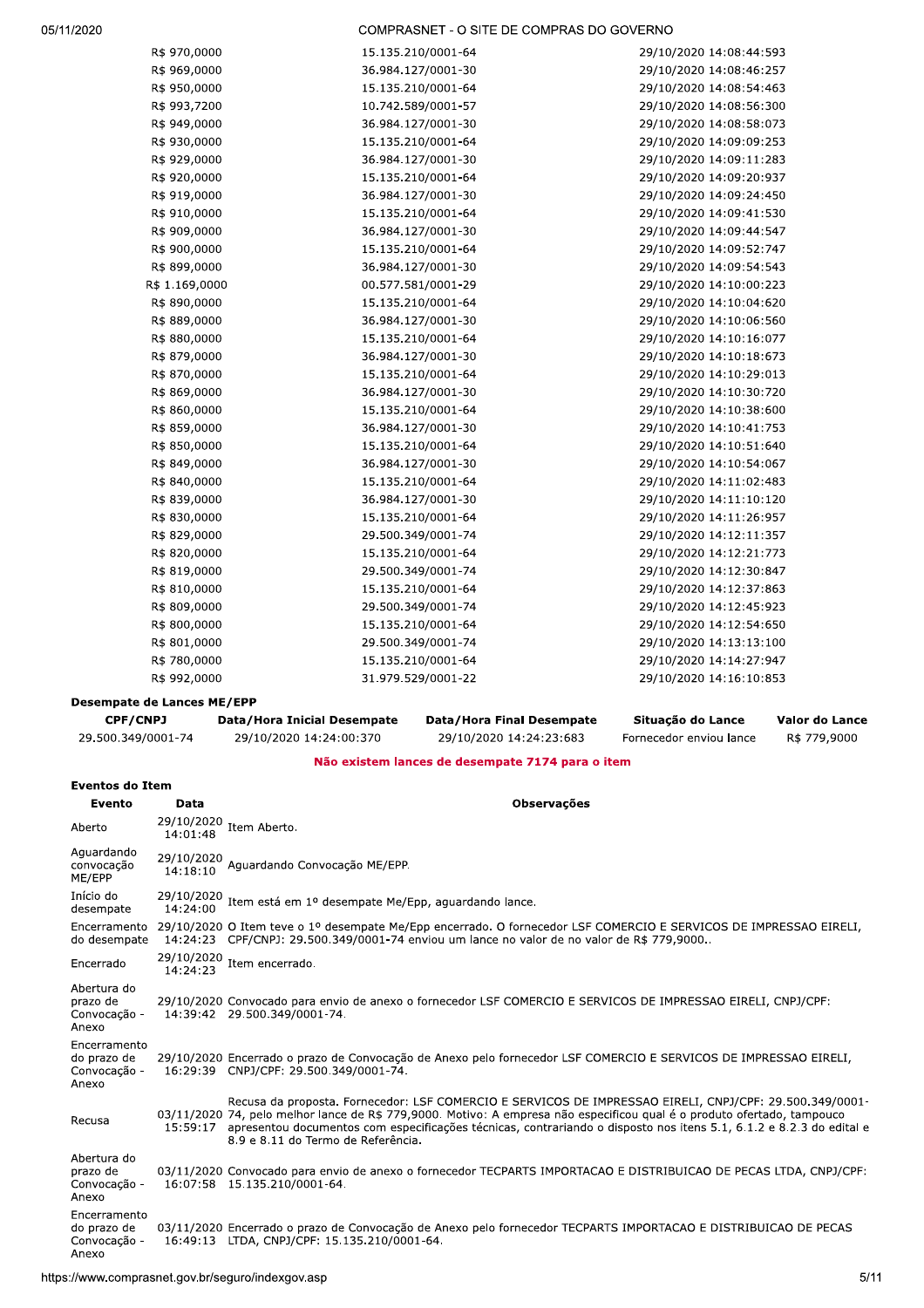| 05/11/2020 |  |
|------------|--|
|------------|--|

COMPRASNET - O SITE DE COMPRAS DO GOVERNO 04/11/2020 Aceite individual da proposta. Fornecedor: TECPARTS IMPORTACAO E DISTRIBUICAO DE PECAS LTDA, CNPJ/CPF:

Aceite Habilitado

15:27:18 15.135.210/0001-64, pelo melhor lance de R\$ 780,0000. 04/11/2020 Habilitação em grupo de propostas. Fornecedor: TECPARTS IMPORTACAO E DISTRIBUICAO DE PECAS LTDA -<br>16:03:18 CNPJ/CPF: 15.135.210/0001-64

## Não existem intenções de recurso para o item

## Item: 3 - DISPOSITIVO ARMAZENAMENTO FITA

**Propostas** Participaram deste item as empresas abaixo relacionadas, com suas respectivas propostas.<br>(As propostas com \* na frente foram desclassificadas)

| <b>CNPJ/CPF</b>                    | Fornecedor                                                                                                                                                                                                                                                                                                                                                                                                                                                                                                                                                                                                                                                                                                                                                                                                                                                                                                                                                                                                                                                                                                                                                                                                                                                                                                                                                                                                                                                                                                                                                                                                                                                                                                                                                                                         | Porte<br>ME/EPP ME/EPP/COOP | Declaração | Declaração Quantidade Valor Unit.<br>PPB/TP |    |  | <b>Valor Global</b>                        | Data/Hora<br>Registro |  |
|------------------------------------|----------------------------------------------------------------------------------------------------------------------------------------------------------------------------------------------------------------------------------------------------------------------------------------------------------------------------------------------------------------------------------------------------------------------------------------------------------------------------------------------------------------------------------------------------------------------------------------------------------------------------------------------------------------------------------------------------------------------------------------------------------------------------------------------------------------------------------------------------------------------------------------------------------------------------------------------------------------------------------------------------------------------------------------------------------------------------------------------------------------------------------------------------------------------------------------------------------------------------------------------------------------------------------------------------------------------------------------------------------------------------------------------------------------------------------------------------------------------------------------------------------------------------------------------------------------------------------------------------------------------------------------------------------------------------------------------------------------------------------------------------------------------------------------------------|-----------------------------|------------|---------------------------------------------|----|--|--------------------------------------------|-----------------------|--|
| 36.984.127/0001-30 BRAZIL IT       | SOLUCOES EM<br>INFORMATICA<br><b>LTDA</b>                                                                                                                                                                                                                                                                                                                                                                                                                                                                                                                                                                                                                                                                                                                                                                                                                                                                                                                                                                                                                                                                                                                                                                                                                                                                                                                                                                                                                                                                                                                                                                                                                                                                                                                                                          | <b>Sim</b>                  | <b>Sim</b> | Nenhuma                                     | 67 |  | R\$ 1.190,0000 R\$ 79.730,0000 29/10/2020  | 09:34:55              |  |
|                                    | Marca: FUJIFILM<br>Fabricante: FUJIFILM<br><b>Modelo / Versão: LTO 8 12.00/30.00tb</b><br>Descrição Detalhada do Objeto Ofertado: COTA reservada - Fita magnética para backup e armazenamento de dados LTO 8 -<br>Capacidade nativa de dados: 12.0 TB - Capacidade comprimida de dados: 30.0 TB - Taxa de transferência nativa: 300 (MB/s) - Taxa<br>de transferência comprimida: 750 (MB/s) - Espessura da fita: 5.6 μm - Comprimento da fita: 960 m - Número de trilhas:<br>6656 - Memória do cartucho: 16.352 bytes, compatível com unidade de backup equipada com drive de leitura e escrita LTO Ultrium<br>8. Novo e não recondicionado ou remanufaturado. Compatível com o padrão aberto Linear Tape-Open (LTO). Capacidade nativa (sem<br>compressão) de 12 TB (doze terabytes). Compressão no padrão 2,5:1, totalizando 30 TB (trinta terabytes). Possibilita leitura e<br>gravação de dados RW (Read and Write). Produto em linha de produção, ou seja, sendo produzida pelo fabricante. Fabricante deverá<br>obrigatoriamente estar listado em "compliance verified manufacturers" do site https://www.lto.org/participants/. Cada fita deve vir<br>acompanhada de etiqueta (código de barra) com as seguintes características: Numeração: F00001L8 a F00200L8; Etiquetas na<br>horizontal, policromáticas, cores vibrantes; Impressas em uni-camada de polietileno, pré-cortadas, a prova d'água, resistente à<br>abrasão e que suporte calor de até 200°C; Devem ser impressas com a tecnologia de transferência térmica ou impressão laser em<br>papel sem brilho; Devem ter dimensões adequadas, devendo caber no rebaixo da lateral do cartucho, sem ondulações nas laterais<br>ou extremidades; Autoadesiva, emulsão acrílica de aderência permanente. Marca FujiFilm Modelo LTO 8 |                             |            |                                             |    |  |                                            |                       |  |
| 64.630.247/0001-74 TOTAL SUPRI     | COMERCIO DE<br>PRODUTOS PARA<br>INFORMATICA<br><b>LTDA</b><br>Marca: QUANTUM<br>Fabricante: QUANTUM                                                                                                                                                                                                                                                                                                                                                                                                                                                                                                                                                                                                                                                                                                                                                                                                                                                                                                                                                                                                                                                                                                                                                                                                                                                                                                                                                                                                                                                                                                                                                                                                                                                                                                | Sim                         | Sim        | Nenhuma                                     | 67 |  | R\$ 1.191,0000 R\$ 79.797,0000 28/10/2020  | 16:01:33              |  |
|                                    | Modelo / Versão: MR-L8MON-01<br>Descrição Detalhada do Objeto Ofertado: Fitas de Backup LTO-8 - cota reservada item 2 - LC 123/2006 - Art 48, Inc III.<br>MARCA: QUANTUM REF.: MR-L8MQN-BC                                                                                                                                                                                                                                                                                                                                                                                                                                                                                                                                                                                                                                                                                                                                                                                                                                                                                                                                                                                                                                                                                                                                                                                                                                                                                                                                                                                                                                                                                                                                                                                                         |                             |            |                                             |    |  |                                            |                       |  |
| 29.500.349/0001-74 LSF COMERCIO E  | SERVICOS DE<br>IMPRESSAO EIRELI                                                                                                                                                                                                                                                                                                                                                                                                                                                                                                                                                                                                                                                                                                                                                                                                                                                                                                                                                                                                                                                                                                                                                                                                                                                                                                                                                                                                                                                                                                                                                                                                                                                                                                                                                                    | <b>Sim</b>                  | <b>Sim</b> | Nenhuma                                     | 67 |  | R\$ 1.191,8300 R\$ 79.852,6100 26/10/2020  | 16:29:59              |  |
|                                    | Marca: FUJIFILM<br>Fabricante: FUJIFILM<br>Modelo / Versão: CE<br>Descrição Detalhada do Objeto Ofertado: DISPOSITIVO ARMAZENAMENTO FITA, CAPACIDADE ARMAZENAMENTO 48,<br>VELOCIDADE TRANSFERÊNCIA 10.8 TB/H, COMPATIBILIDADE LTO-5, LTO-6, LTO7 E LTO-8, INTERFACESAS, ALIMENTAÇÃO 127/240<br>$\vee$                                                                                                                                                                                                                                                                                                                                                                                                                                                                                                                                                                                                                                                                                                                                                                                                                                                                                                                                                                                                                                                                                                                                                                                                                                                                                                                                                                                                                                                                                              |                             |            |                                             |    |  |                                            |                       |  |
| 10.742.589/0001-57 LUANDA          | COMERCIO DE<br><b>SUPRIMENTOS</b><br>PARA<br>INFORMATICA<br>LTDA                                                                                                                                                                                                                                                                                                                                                                                                                                                                                                                                                                                                                                                                                                                                                                                                                                                                                                                                                                                                                                                                                                                                                                                                                                                                                                                                                                                                                                                                                                                                                                                                                                                                                                                                   | Sim                         | Sim        | Nenhuma                                     | 67 |  | R\$ 1.191,8300 R\$ 79.852,6100 28/10/2020  | 16:08:49              |  |
|                                    | Marca: NOVA SUPRI<br><b>Fabricante: SHANGAI ORINK</b><br>Modelo / Versão: LTO-8<br>Descrição Detalhada do Objeto Ofertado: DISPOSITIVO ARMAZENAMENTO FITA, CAPACIDADE ARMAZENAMENTO 48,<br>VELOCIDADE TRANSFERÊNCIA 10.8 TB/H, COMPATIBILIDADE LTO-5, LTO-6, LTO7 E LTO-8, INTERFACESAS, ALIMENTAÇÃO 127/240<br>$\vee$                                                                                                                                                                                                                                                                                                                                                                                                                                                                                                                                                                                                                                                                                                                                                                                                                                                                                                                                                                                                                                                                                                                                                                                                                                                                                                                                                                                                                                                                             |                             |            |                                             |    |  |                                            |                       |  |
| 31.979.529/0001-22 SOS INFORMATICA | <b>LTDA</b>                                                                                                                                                                                                                                                                                                                                                                                                                                                                                                                                                                                                                                                                                                                                                                                                                                                                                                                                                                                                                                                                                                                                                                                                                                                                                                                                                                                                                                                                                                                                                                                                                                                                                                                                                                                        | Sim                         | Sim        | Nenhuma                                     | 67 |  | R\$ 1.500,0000 R\$ 100.500,0000 29/10/2020 | 10:11:50              |  |
|                                    | Marca: FUJI FILM<br><b>Fabricante: FUJI FILM</b><br>Modelo / Versão: 16551221<br>Descrição Detalhada do Objeto Ofertado: CARTUCHO DE FITA ULTRIUM LTO8 COM ETIQUETAS DE CÓDIGO DE BARRAS                                                                                                                                                                                                                                                                                                                                                                                                                                                                                                                                                                                                                                                                                                                                                                                                                                                                                                                                                                                                                                                                                                                                                                                                                                                                                                                                                                                                                                                                                                                                                                                                           |                             |            |                                             |    |  |                                            |                       |  |
| 00.577.581/0001-29 INFORSYSTEM     | <b>TECNOLOGIA E</b><br>PARTICIPACOES<br><b>LTDA</b>                                                                                                                                                                                                                                                                                                                                                                                                                                                                                                                                                                                                                                                                                                                                                                                                                                                                                                                                                                                                                                                                                                                                                                                                                                                                                                                                                                                                                                                                                                                                                                                                                                                                                                                                                | <b>Sim</b>                  | Sim        | Nenhuma                                     | 67 |  | R\$ 1.500,0000 R\$ 100.500,0000 29/10/2020 | 11:58:03              |  |
|                                    | Marca: HPE<br>Fabricante: HPE<br>Modelo / Versão: Q2078A<br>Descrição Detalhada do Objeto Ofertado: 8. FITAS DE BACKUP LTO-8 8.1. Novos e não recondicionadas ou remanufaturadas.<br>8.2. Compatível com o padrão aberto Linear Tape-Open (LTO). 8.3. Capacidade nativa (sem compressão) de 12 TB (doze terabytes).<br>8.4. Compressão no padrão 2,5:1, totalizando 30 TB (trinta terabytes). 8.5. Possibilita leitura e gravação de dados RW (Read and<br>Write). 8.6. Produto em linha de produção, ou seja, sendo produzida pelo fabricante. 8.7. Fabricante está listado em "compliance<br>verified manufacturers" do site https://www.lto.org/participants/. 8.8. Cada fita irá acompanhada de etiqueta (código de barra) com<br>as seguintes características: 8.8.1. Numeração: F00001L8 a F00200L8; 8.8.2. Etiquetas na horizontal, policromáticas, cores<br>vibrantes; 8.8.3. Impressas em uni-camada de polietileno, pré-cortadas, a prova d'água, resistente à abrasão e que suporte calor de<br>até 200°C; 8.8.4. Serão impressas com a tecnologia de transferência térmica ou impressão laser em papel sem brilho; 8.8.5. Terão<br>dimensões adequadas, devendo caber no rebaixo da lateral do cartucho, sem ondulações nas laterais ou extremidades; 8.8.6.<br>Autoadesiva, emulsão acrílica de aderência permanente.                                                                                                                                                                                                                                                                                                                                                                                                                                                                 |                             |            |                                             |    |  |                                            |                       |  |

Lances (Obs: lances com \* na frente foram excluídos pelo pregoeiro)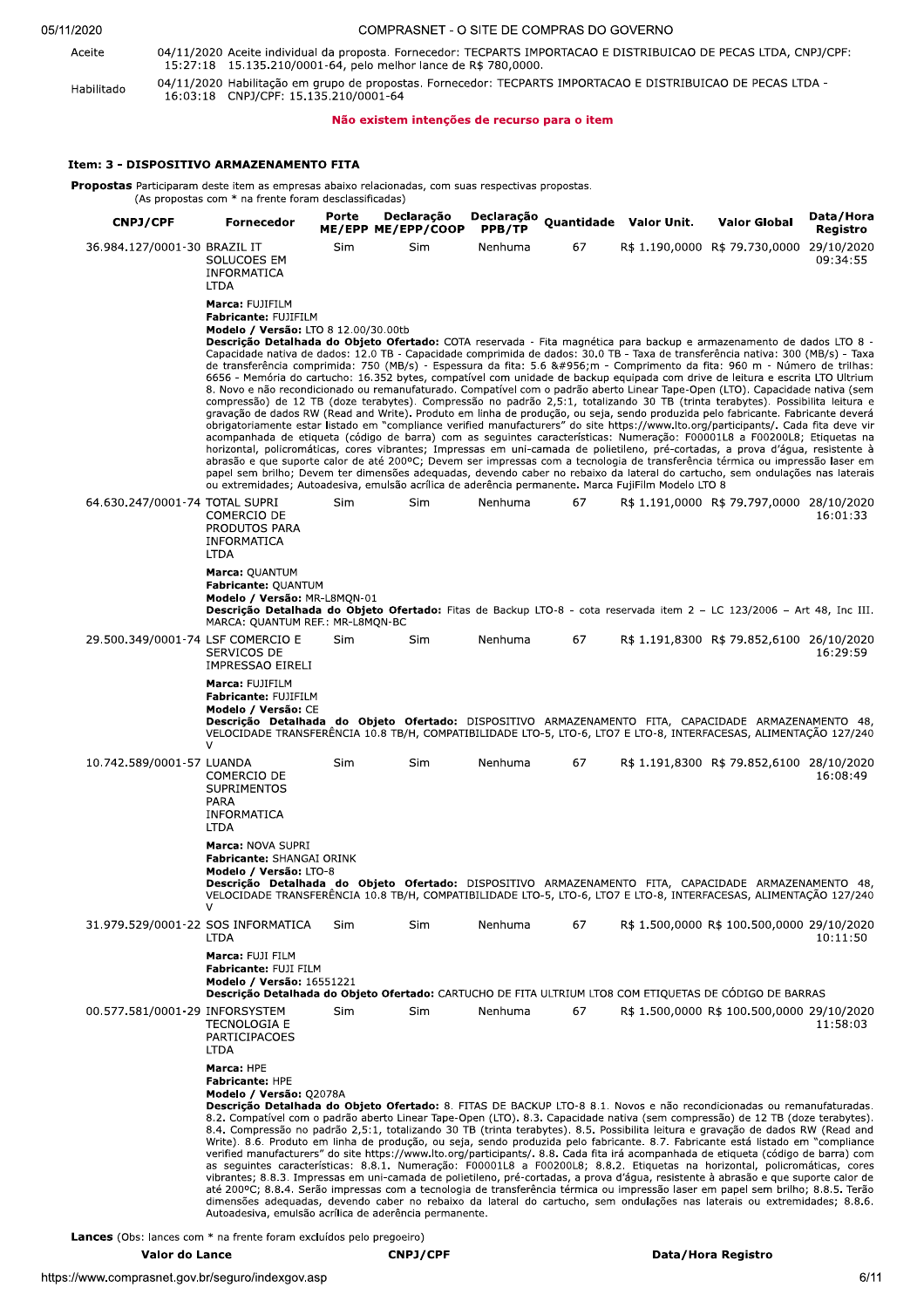## COMPRASNET - O SITE DE COMPRAS DO GOVERNO

| R\$<br>1.500,0000            |
|------------------------------|
| 1.500,0000<br>R\$            |
| R\$<br>1.191,8300            |
| 1.191,8300<br>R\$            |
| 1.191,0000<br>R\$            |
| 1.190,0000<br>R\$            |
| 1.189,9900<br>R\$            |
|                              |
| 1.180,0000<br>R\$            |
| 1.179,0000<br>R\$            |
| 1.178,0000<br>R\$            |
| R\$ 1.177,0000               |
| R\$ 1.157,0000               |
| R\$ 1.156,0000               |
| 1.155,0000<br>R\$            |
| R\$<br>1.154,0000            |
| 1.153,0000<br>R\$            |
|                              |
| 1.152,0000<br>R\$            |
| 1.151,0000<br>R\$            |
| 1.154,0100<br>R\$            |
| 1.150,0000<br>R\$            |
| 1.149,0000<br>R\$            |
| R\$ 1.148,0000               |
| R\$ 1.147,0000               |
| R\$ 1.140,0000               |
| R\$ 1.139,0000               |
|                              |
| R\$<br>1.130,0000            |
| 1.129,0000<br>R\$            |
| R\$<br>1.100,0000            |
| R\$<br>1.099,0000            |
| 1.050,0000<br>R\$            |
| 1.049,0000<br>R\$            |
| 1.000,0000<br>R\$            |
| R\$ 999,0000                 |
| R\$ 1.191,0000               |
| R\$ 990,0000                 |
| R\$ 989,0000                 |
|                              |
| R\$ 993,7200                 |
| R\$ 975,0000                 |
| R\$<br>974,0000              |
| 973,0000<br>R\$              |
| 972,0000<br>R\$              |
| 971,0000<br>R\$              |
| 970,0000<br>R\$              |
| 969,0000<br>R\$              |
| 968,0000<br>R\$              |
| 967,0000<br>R\$              |
| R\$<br>966,0000              |
|                              |
| 965,0000<br>R\$              |
| R\$ 964,0000                 |
| R\$ 963,0000                 |
| R\$ 962,0000                 |
| R\$<br>960,0000              |
| 959,0000<br>R\$              |
| 957,0000<br>R\$              |
| 956,0000<br>R\$              |
| R\$ 954,0000                 |
| R\$ 953,0000                 |
| 951,0000                     |
| R\$                          |
| R\$ 950,0000                 |
| R\$ 949,0000                 |
| R\$ 948,0000                 |
| R\$ 947,0000                 |
| R\$ 946,0000                 |
| R\$ 945,0000                 |
| R\$ 944,0000                 |
|                              |
|                              |
| R\$ 943,0000<br>R\$ 942,0000 |

| 31.979.529/0001-22      |
|-------------------------|
| 00.577.581/0001-29      |
| 10.742.589/0001-57      |
| 29.500.349/0001-74      |
| 64.630.247/0001-74      |
| 36.984.127/0001-30      |
| 36.984.127/0001-30      |
| 64.630.247/0001-74      |
|                         |
| 36.984.127/0001-30      |
| 29.500.349/0001-74      |
| 36.984.127/0001-30      |
| 36.984.127/0001-30      |
| 29.500.349/0001-74      |
| 36.984.127/0001-30      |
| 29.500.349/0001-74      |
| 36.984.127/0001-30      |
| 29.500.349/0001-74      |
| 36.984.127/0001-30      |
| 10.742.589/0001-57      |
| 29.500.349/0001·<br>-74 |
| 36.984.127/0001-30      |
| 64.630.247/0001-<br>-74 |
| 36.984.127/0001-30      |
| 64.630.247/0001-74      |
| 36.984.127/0001-30      |
| 64.630.247/0001-74      |
| 36.984.127/0001-30      |
|                         |
| 64.630.247/0001-74      |
| 36.984.127/0001-30      |
| 64.630.247/0001-74      |
| 36.984.127/0001-30      |
| 64.630.247/0001-74      |
| 36.984.127/0001-30      |
| 00.577.581/0001-29      |
| 64.630.247/0001-74      |
| 36.984.127/0001-30      |
| 10.742.589/0001-57      |
| 64.630.247/0001-74      |
| 36.984.127/0001-30      |
| 29.500.349/0001-74      |
| 36.984.127/0001-30      |
| 29.500.349/0001-74      |
| 36.984.127/0001-30      |
| 29.500.349/0001-74      |
| 36.984.127/0001-30      |
| 29.500.349/0001-74      |
| 36.984.127/0001-30      |
| 29.500.349/0001-74      |
| 36.984.127/0001-30      |
|                         |
|                         |
| 29.500.349/0001-74      |
| 36.984.127/0001-30      |
| 29.500.349/0001-74      |
| 36.984.127/0001-30      |
| 29.500.349/0001-74      |
| 36.984.127/0001-30      |
| 29.500.349/0001-74      |
| 36.984.127/0001-30      |
| 29.500.349/0001-74      |
| 36.984.127/0001-30      |
| 29.500.349/0001-74      |
| 36.984.127/0001-30      |
| 29.500.349/0001-74      |
| 36.984.127/0001-30      |
| 29.500.349/0001-74      |
| 36.984.127/0001-30      |
| 29.500.349/0001-74      |
| 36.984.127/0001-30      |

| 29/10/2020<br>14:00:10:443                               |  |
|----------------------------------------------------------|--|
| 29/10/2020<br>14:00:10:443                               |  |
| 29/10/2020<br>14:00:10:443                               |  |
|                                                          |  |
| 29/10/2020<br>14:00:10:443                               |  |
| 29/10/2020<br>14:00:10:443                               |  |
| 29/10/2020<br>14:00:10:443                               |  |
| 29/10/2020<br>14:04:26:253                               |  |
| 29/10/2020<br>14:06:18:470                               |  |
| 14:06:27:397<br>29/10/2020                               |  |
| 29/10/2020<br>14:06:52:773                               |  |
|                                                          |  |
| 29/10/2020<br>14:06:58:530                               |  |
| 29/10/2020<br>14:07:01:940                               |  |
| 29/10/2020<br>14:07:09:260                               |  |
| 29/10/2020<br>14:07:10:657                               |  |
| 29/10/2020<br>14:07:22:980                               |  |
|                                                          |  |
| 29/10/2020<br>14:07:27:490                               |  |
| 29/10/2020<br>14:07:40:807                               |  |
| 29/10/2020<br>14:07:42:750                               |  |
| 29/10/2020<br>14:07:45:320                               |  |
| 29/10/2020<br>14:08:09:257                               |  |
| 29/10/2020<br>14:08:10:963                               |  |
| 14:08:49:183                                             |  |
| 29/10/2020                                               |  |
| 14:08:51:117<br>29/10/2020                               |  |
| 29/10/2020<br>14:09:13:110                               |  |
| 29/10/2020<br>14:09:16:313                               |  |
| 14:09:46:507<br>29/10/2020                               |  |
| 29/10/2020<br>14:09:50:593                               |  |
| 29/10/2020<br>14:10:11:223                               |  |
|                                                          |  |
| 29/10/2020<br>14:10:14:880                               |  |
| 29/10/2020<br>14:10:31:830                               |  |
| 29/10/2020<br>14:10:38:857                               |  |
| 29/10/2020<br>14:10:54:340                               |  |
| 14:10:59:907<br>29/10/2020                               |  |
| 14:11:09:653<br>29/10/2020                               |  |
| 29/10/2020<br>14:11:22:707                               |  |
| 29/10/2020<br>14:11:27:973                               |  |
| 29/10/2020<br>14:11:30:817                               |  |
|                                                          |  |
| 29/10/2020<br>14:11:42:750                               |  |
| 29/10/2020<br>14:11:46:000                               |  |
| 14:12:16:970<br>29/10/2020                               |  |
| 14:12:19:270<br>29/10/2020                               |  |
| 29/10/2020<br>14:12:37:227                               |  |
| 29/10/2020<br>14:12:39:387                               |  |
| 29/10/2020<br>14:12:54:087                               |  |
| 29/10/2020<br>14:12:57:133                               |  |
| 29/10/2020<br>14:13:21:847                               |  |
|                                                          |  |
| 29/10/2020<br>14:13:23:623                               |  |
| 29/10/2020<br>14:13:36:290                               |  |
| 29/10/2020<br>14:13:39:203                               |  |
| 29/10/2020<br>14:13:48:950                               |  |
| 29/10/2020<br>14:13:51:247                               |  |
| 29/10/2020<br>14:13:57:253                               |  |
| 14:13:58:867<br>29/10/2020                               |  |
| 29/10/2020<br>14:14:05:037                               |  |
|                                                          |  |
| 29/10/2020<br>14:14:06:923                               |  |
| 14:14:13:880<br>29/10/2020                               |  |
| 14:14:15:690<br>29/10/2020                               |  |
| 14:14:40:537<br>29/10/2020                               |  |
| 29/10/2020<br>14:14:42:140                               |  |
| 14:14:53:077<br>29/10/2020                               |  |
| 14:14:55:307<br>29/10/2020                               |  |
| 29/10/2020<br>14:15:04:583                               |  |
| 14:15:06:303<br>29/10/2020                               |  |
|                                                          |  |
|                                                          |  |
| 14:15:11:463<br>29/10/2020                               |  |
| 14:15:15:193<br>29/10/2020                               |  |
| 29/10/2020<br>14:15:20:687                               |  |
| 29/10/2020<br>14:15:22:540<br>29/10/2020<br>14:15:28:863 |  |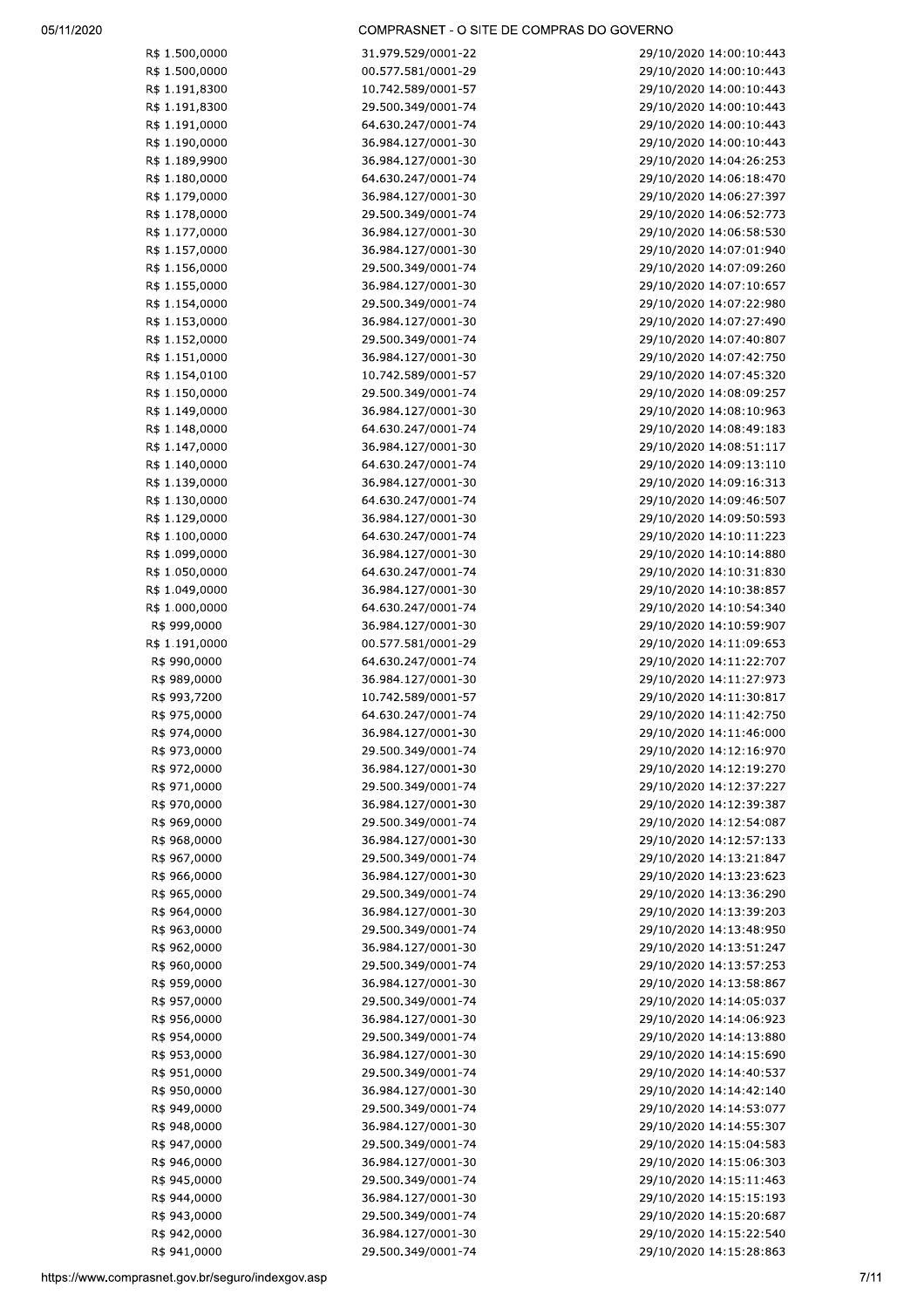COMPRASNET - O SITE DE COMPRAS DO GOVERNO

| R\$ 940,0000 | 36.984.127/0001-30 | 29/10/2020 14:15:30:430 |
|--------------|--------------------|-------------------------|
| R\$ 939,0000 | 29.500.349/0001-74 | 29/10/2020 14:15:38:287 |
| R\$ 938,0000 | 36.984.127/0001-30 | 29/10/2020 14:15:39:607 |
| R\$ 937,0000 | 29.500.349/0001-74 | 29/10/2020 14:15:44:903 |
| R\$ 936,0000 | 36.984.127/0001-30 | 29/10/2020 14:15:46:597 |
| R\$ 935,0000 | 29.500.349/0001-74 | 29/10/2020 14:16:06:123 |
| R\$ 934,0000 | 36.984.127/0001-30 | 29/10/2020 14:16:07:647 |
| R\$ 933,0000 | 29.500.349/0001-74 | 29/10/2020 14:16:22:383 |
| R\$ 932,0000 | 36.984.127/0001-30 | 29/10/2020 14:16:25:383 |
| R\$ 931,0000 | 29.500.349/0001-74 | 29/10/2020 14:16:33:120 |
| R\$ 930,0000 | 36.984.127/0001-30 | 29/10/2020 14:16:34:883 |
| R\$ 929,0000 | 29.500.349/0001-74 | 29/10/2020 14:16:41:830 |
| R\$ 928,0000 | 36.984.127/0001-30 | 29/10/2020 14:16:45:753 |
| R\$ 927,0000 | 29.500.349/0001-74 | 29/10/2020 14:17:07:663 |
| R\$ 926,0000 | 36.984.127/0001-30 | 29/10/2020 14:17:10:180 |
| R\$ 925,0000 | 29.500.349/0001-74 | 29/10/2020 14:17:56:923 |
| R\$ 924,0000 | 36.984.127/0001-30 | 29/10/2020 14:17:58:413 |
| R\$ 923,0000 | 29.500.349/0001-74 | 29/10/2020 14:18:09:710 |
| R\$ 922,0000 | 36.984.127/0001-30 | 29/10/2020 14:18:13:377 |
| R\$ 921,0000 | 29.500.349/0001-74 | 29/10/2020 14:18:22:507 |
| R\$ 920,0000 | 36.984.127/0001-30 | 29/10/2020 14:18:25:470 |
| R\$ 919,0000 | 29.500.349/0001-74 | 29/10/2020 14:18:31:633 |
| R\$ 918,0000 | 36.984.127/0001-30 | 29/10/2020 14:18:34:770 |
| R\$ 917,0000 | 29.500.349/0001-74 | 29/10/2020 14:18:43:800 |
| R\$ 916,0000 | 36.984.127/0001-30 | 29/10/2020 14:18:45:760 |
| R\$ 915,0000 | 29.500.349/0001-74 | 29/10/2020 14:18:56:193 |
| R\$ 914,0000 | 36.984.127/0001-30 | 29/10/2020 14:18:57:807 |
| R\$ 913,0000 | 29.500.349/0001-74 | 29/10/2020 14:19:10:097 |
| R\$ 912,0000 | 36.984.127/0001-30 | 29/10/2020 14:19:12:750 |
| R\$ 992,0000 | 31.979.529/0001-22 | 29/10/2020 14:19:26:040 |
| R\$ 900,0000 | 29.500.349/0001-74 | 29/10/2020 14:19:59:593 |
| R\$ 899,0000 | 36.984.127/0001-30 | 29/10/2020 14:20:02:010 |
| R\$ 890,0000 | 29.500.349/0001-74 | 29/10/2020 14:20:20:083 |
| R\$ 889,0000 | 36.984.127/0001-30 | 29/10/2020 14:20:23:117 |
| R\$ 880,0000 | 29.500.349/0001-74 | 29/10/2020 14:20:30:267 |
| R\$ 879,0000 | 36.984.127/0001-30 | 29/10/2020 14:20:33:267 |
| R\$ 860,0000 | 29.500.349/0001-74 | 29/10/2020 14:20:40:537 |
| R\$ 859,0000 | 36.984.127/0001-30 | 29/10/2020 14:20:43:307 |
| R\$ 850,0000 | 29.500.349/0001-74 | 29/10/2020 14:20:52:487 |
| R\$ 849,0000 | 36.984.127/0001-30 | 29/10/2020 14:20:55:350 |
| R\$ 840,0000 | 29.500.349/0001-74 | 29/10/2020 14:21:02:237 |
| R\$ 839,0000 | 36.984.127/0001-30 | 29/10/2020 14:21:04:360 |
| R\$ 820,0000 | 29.500.349/0001-74 | 29/10/2020 14:21:14:187 |

## Não existem lances de desempate ME/EPP para o item

Não existem lances de desempate 7174 para o item

# **Eventos do Item**

| Evento                                               | Data                   | <b>Observações</b>                                                                                                                                                                                                                                                                                                                                                                                       |
|------------------------------------------------------|------------------------|----------------------------------------------------------------------------------------------------------------------------------------------------------------------------------------------------------------------------------------------------------------------------------------------------------------------------------------------------------------------------------------------------------|
| Aberto                                               | 29/10/2020<br>14:01:55 | Item Aberto.                                                                                                                                                                                                                                                                                                                                                                                             |
| Encerrado                                            | 29/10/2020<br>14:23:14 | Item encerrado.                                                                                                                                                                                                                                                                                                                                                                                          |
| Abertura do<br>prazo de<br>Convocação -<br>Anexo     |                        | 29/10/2020 Convocado para envio de anexo o fornecedor LSF COMERCIO E SERVICOS DE IMPRESSAO EIRELI, CNPJ/CPF:<br>14:39:48 29.500.349/0001-74.                                                                                                                                                                                                                                                             |
| Encerramento<br>do prazo de<br>Convocação -<br>Anexo |                        | 29/10/2020 Encerrado o prazo de Convocação de Anexo pelo fornecedor LSF COMERCIO E SERVICOS DE IMPRESSAO EIRELI,<br>16:29:51 CNPJ/CPF: 29.500.349/0001-74.                                                                                                                                                                                                                                               |
| Recusa                                               |                        | Recusa da proposta. Fornecedor: LSF COMERCIO E SERVICOS DE IMPRESSAO EIRELI, CNPJ/CPF: 29.500.349/0001-<br>03/11/2020 74, pelo melhor lance de R\$ 820,0000. Motivo: A empresa não especificou qual é o produto ofertado, tampouco<br>15:59:31 apresentou documentos com especificações técnicas, contrariando o disposto nos itens 5.1, 6.1.2 e 8.2.3 do edital e<br>8.9 e 8.11 do Termo de Referência. |
| Abertura do<br>prazo de<br>Convocação -<br>Anexo     |                        | 03/11/2020 Convocado para envio de anexo o fornecedor BRAZIL IT SOLUCOES EM INFORMATICA LTDA, CNPJ/CPF:<br>16:13:15 36.984.127/0001-30.                                                                                                                                                                                                                                                                  |
| Encerramento<br>do prazo de<br>Convocação -<br>Anexo |                        | 03/11/2020 Encerrado o prazo de Convocação de Anexo pelo fornecedor BRAZIL IT SOLUCOES EM INFORMATICA LTDA,<br>16:25:05 CNPJ/CPF: 36.984.127/0001-30.                                                                                                                                                                                                                                                    |
| Aceite                                               |                        | 04/11/2020 Aceite individual da proposta. Fornecedor: BRAZIL IT SOLUCOES EM INFORMATICA LTDA, CNPJ/CPF:                                                                                                                                                                                                                                                                                                  |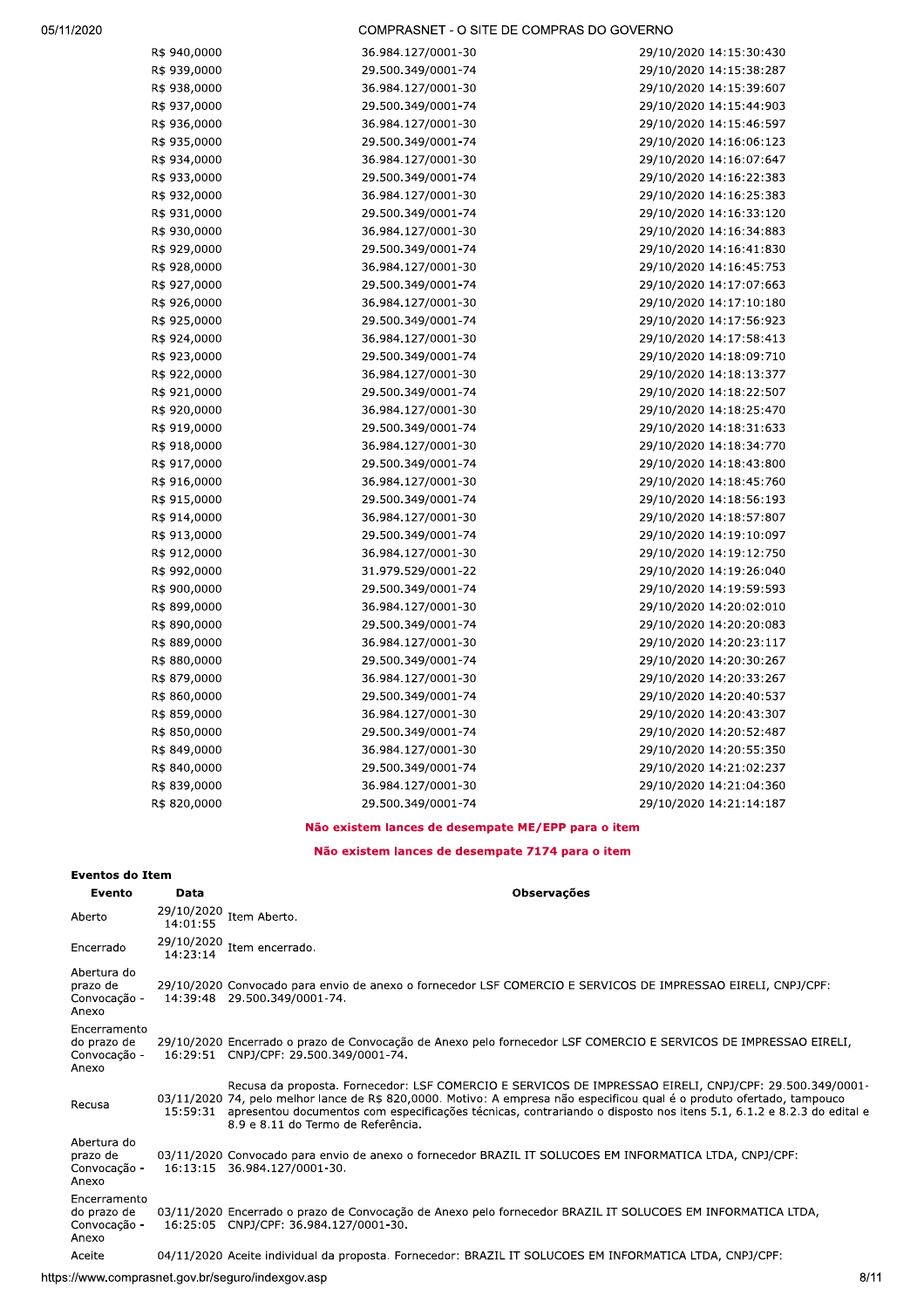## 05/11/2020

## COMPRASNET - O SITE DE COMPRAS DO GOVERNO

## 15:27:02 36.984.127/0001-30, pelo melhor lance de R\$ 839,0000. 04/11/2020 Habilitação em grupo de propostas. Fornecedor: BRAZIL IT SOLUCOES EM INFORMATICA LTDA - CNPJ/CPF:<br>16:03:18 36.984.127/0001-30 Habilitado

## Não existem intenções de recurso para o item

## **Troca de Mensagens**

|                    | Data                   | Mensagem                                                                                                                                                                                                                                                                                           |
|--------------------|------------------------|----------------------------------------------------------------------------------------------------------------------------------------------------------------------------------------------------------------------------------------------------------------------------------------------------|
| Pregoeiro          | 29/10/2020<br>14:00:23 | Boa tarde. Estamos iniciando os trabalhos relativos ao Pregão 38/2020.                                                                                                                                                                                                                             |
| Pregoeiro          | 29/10/2020<br>14:01:01 | A comunicação com os licitantes, datas e horários de agendamento das próximas sessões e demais<br>avisos do sistema Comprasnet serão encaminhados via CHAT, portanto todas as mensagens inseridas<br>no sistema devem ser observadas.                                                              |
| Pregoeiro          | 29/10/2020<br>14:01:07 | Todos os senhores firmaram termo de que conhecem as disposições contidas no edital. Sabem, por<br>consequência, que declarar que possuem condições de participação sem tê-las pode acarretar sanção<br>administrativa. Por esse motivo, solicito que encarem o processo licitatório com seriedade. |
| Pregoeiro          | 29/10/2020<br>14:01:13 | O sistema permanecera ativo para recepção de lances, mesmo que, temporariamente, o Pregoeiro<br>saia da sala de disputa. Somente será suspenso caso a ausência do pregoeiro seja superior a dez<br>minutos.                                                                                        |
| Pregoeiro          | 29/10/2020<br>14:01:17 | No tópico "Sanções Administrativas" do Edital estão descritas as principais práticas que prejudicam o<br>andamento da licitação e as respectivas punições. Solicito especial atenção para que não incorram<br>nessas hipóteses sob pena de sanção.                                                 |
| Pregoeiro          | 29/10/2020<br>14:01:22 | Cada licitante pode melhorar sua própria oferta, sem que necessariamente essa seja menor que a<br>cadastrada para o item. O sistema registrara a oferta para ordenamento das propostas. Se houver<br>desclassificações de licitantes, serão chamadas as seguintes na ordem final de classificação. |
| Pregoeiro          | 29/10/2020<br>14:01:39 | O item 1 foi aberto. Solicitamos o envio de lances.                                                                                                                                                                                                                                                |
| Pregoeiro          | 29/10/2020<br>14:01:48 | O item 2 foi aberto. Solicitamos o envio de lances.                                                                                                                                                                                                                                                |
| Sistema            | 29/10/2020<br>14:01:48 | Srs. Fornecedores, algumas propostas do item 2 estão empatadas. Solicitamos o envio de lances.                                                                                                                                                                                                     |
| Pregoeiro          | 29/10/2020<br>14:01:55 | O item 3 foi aberto. Solicitamos o envio de lances.                                                                                                                                                                                                                                                |
| Sistema            | 29/10/2020<br>14:18:10 | O item 2 teve participação de Micro/Pequena Empresa/Cooperativa optante pelo benefício da Lei<br>Complementar 123 de 12/12/2006 e poderá ter desempate dos lances após o encerramento de todos<br>os itens. Mantenham-se conectados.                                                               |
| Sistema            | 29/10/2020<br>14:21:56 | O item 1 teve participação de Micro/Pequena Empresa/Cooperativa optante pelo benefício da Lei<br>Complementar 123 de 12/12/2006 e poderá ter desempate dos lances após o encerramento de todos<br>os itens. Mantenham-se conectados.                                                               |
| Sistema            | 29/10/2020<br>14:23:14 | O item 3 está encerrado.                                                                                                                                                                                                                                                                           |
| Sistema            | 29/10/2020<br>14:23:14 | O item 1 terá desempate Me/Epp do lance. Mantenham-se conectados.                                                                                                                                                                                                                                  |
| Sistema            | 29/10/2020<br>14:23:14 | Sr. Fornecedor ASSET TECNOLOGIA DA INFORMACAO LTDA., CPF/CNPJ 17.088.190/0001-43 em<br>cumprimento à Lei Complementar 123 de 14/12/2006, você poderá enviar ou desistir de apresentar<br>lance final e único para o item 1 até às 14:28:14 do dia 29/10/2020. Acesse a fase de lance.              |
|                    | 29/10/2020<br>14:24:00 | O item 1 teve o 1º desempate Me/Epp encerrado. O fornecedor ASSET TECNOLOGIA DA<br>INFORMACAO LTDA., CPF/CNPJ 17.088.190/0001-43 enviou um lance no valor de R\$ 73.700,0000                                                                                                                       |
| Sistema            | 29/10/2020<br>14:24:00 | O item 1 está encerrado.                                                                                                                                                                                                                                                                           |
| Sistema            | 29/10/2020<br>14:24:00 | O item 2 terá desempate Me/Epp do lance. Mantenham-se conectados.                                                                                                                                                                                                                                  |
| Sistema            | 29/10/2020<br>14:24:00 | Sr. Fornecedor LSF COMERCIO E SERVICOS DE IMPRESSAO EIRELI, CPF/CNPJ 29.500.349/0001-74<br>em cumprimento à Lei Complementar 123 de 14/12/2006, você poderá enviar ou desistir de<br>apresentar lance final e único para o item 2 até às 14:29:00 do dia 29/10/2020. Acesse a fase de<br>lance.    |
|                    | 29/10/2020<br>14:24:23 | O item 2 teve o 1º desempate Me/Epp encerrado. O fornecedor LSF COMERCIO E SERVICOS DE<br>IMPRESSAO EIRELI, CPF/CNPJ 29.500.349/0001-74 enviou um lance no valor de R\$ 779,9000                                                                                                                   |
| Sistema            | 29/10/2020<br>14:24:23 | O item 2 está encerrado.                                                                                                                                                                                                                                                                           |
| Sistema            | 29/10/2020<br>14:24:23 | Todos os itens estão encerrados. Será iniciada a etapa de Julgamento de Propostas. Favor<br>acompanhar através da funcionalidade "Acompanhar julgamento/habilitação/admissibilidade".                                                                                                              |
| Pregoeiro          | 29/10/2020<br>14:26:15 | Para ASSET TECNOLOGIA DA INFORMACAO LTDA. - Prezado licitante, consulto sobre a possibilidade<br>de redução do valor ofertado.                                                                                                                                                                     |
| 17.088.190/0001-43 | 29/10/2020<br>14:28:51 | Prezado pregoeiro, infelizmente o valor dos lances foi extremamente agressivo. Estamos no nosso<br>limite.                                                                                                                                                                                         |
| Pregoeiro          | 29/10/2020<br>14:29:26 | Para ASSET TECNOLOGIA DA INFORMACAO LTDA. - Obrigado.                                                                                                                                                                                                                                              |
| Pregoeiro          | 29/10/2020<br>14:29:51 | Para ASSET TECNOLOGIA DA INFORMACAO LTDA. - Solicito o envio, no prazo de duas horas, da<br>proposta ajustada ao valor do lance.                                                                                                                                                                   |
| Sistema            | 29/10/2020<br>14:29:56 | Senhor fornecedor ASSET TECNOLOGIA DA INFORMACAO LTDA., CNPJ/CPF: 17.088.190/0001-43,<br>solicito o envio do anexo referente ao ítem 1.                                                                                                                                                            |
| Pregoeiro          | 29/10/2020<br>14:30:25 | Para LSF COMERCIO E SERVICOS DE IMPRESSAO EIRELI - Prezado licitante, consulto sobre a<br>possibilidade de redução dos valores ofertados para os itens 2 e 3.                                                                                                                                      |
| Pregoeiro          | 29/10/2020<br>14:37:31 | Para LSF COMERCIO E SERVICOS DE IMPRESSAO EIRELI - O representante da empresa está<br>presente?                                                                                                                                                                                                    |
| Sistema            | 29/10/2020<br>14:38:41 | Senhor Pregoeiro, o fornecedor ASSET TECNOLOGIA DA INFORMACAO LTDA., CNPJ/CPF:<br>17.088.190/0001-43, enviou o anexo para o ítem 1.                                                                                                                                                                |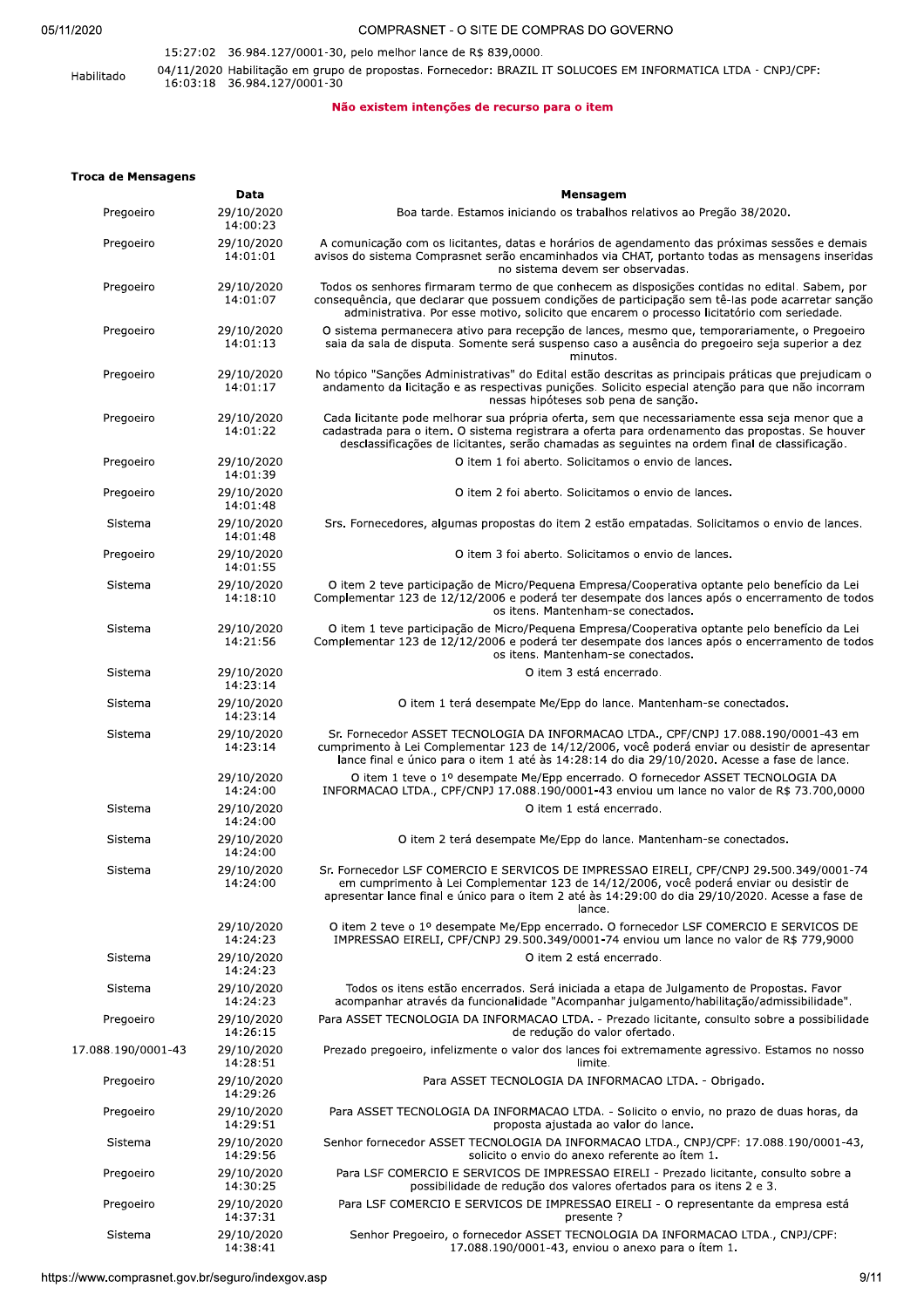| 05/11/2020 |  |
|------------|--|
|------------|--|

| 11/2020            |                        | COMPRASNET - O SITE DE COMPRAS DO GOVERNO                                                                                                                                                                                                                                                                                                |
|--------------------|------------------------|------------------------------------------------------------------------------------------------------------------------------------------------------------------------------------------------------------------------------------------------------------------------------------------------------------------------------------------|
| Pregoeiro          | 29/10/2020<br>14:39:39 | Para LSF COMERCIO E SERVICOS DE IMPRESSAO EIRELI - Nos termos do §3º do Art. 8º do Decreto<br>8.538/2015, no caso da mesma empresa arrematar o lote principal e a cota reservada, a contratação<br>deverá ocorrer pelo menor valor. Desta forma, solicito o envio da proposta ajusta ao menor valor<br>ofertado, no prazo de duas horas. |
| Sistema            | 29/10/2020<br>14:39:42 | Senhor fornecedor LSF COMERCIO E SERVICOS DE IMPRESSAO EIRELI, CNPJ/CPF:<br>29.500.349/0001-74, solicito o envio do anexo referente ao ítem 2.                                                                                                                                                                                           |
| Sistema            | 29/10/2020<br>14:39:48 | Senhor fornecedor LSF COMERCIO E SERVICOS DE IMPRESSAO EIRELI, CNPJ/CPF:<br>29.500.349/0001-74, solicito o envio do anexo referente ao ítem 3.                                                                                                                                                                                           |
| Pregoeiro          | 29/10/2020<br>14:42:15 | Os documentos de habilitação serão analisados, a sessão será retomada dia 3/11/2020 às 16 horas.                                                                                                                                                                                                                                         |
| Sistema            | 29/10/2020<br>16:29:39 | Senhor Pregoeiro, o fornecedor LSF COMERCIO E SERVICOS DE IMPRESSAO EIRELI, CNPJ/CPF:<br>29.500.349/0001-74, enviou o anexo para o ítem 2.                                                                                                                                                                                               |
| Sistema            | 29/10/2020<br>16:29:51 | Senhor Pregoeiro, o fornecedor LSF COMERCIO E SERVICOS DE IMPRESSAO EIRELI, CNPJ/CPF:<br>29.500.349/0001-74, enviou o anexo para o ítem 3.                                                                                                                                                                                               |
| Pregoeiro          | 03/11/2020<br>15:59:49 | Boa tarde.                                                                                                                                                                                                                                                                                                                               |
| Pregoeiro          | 03/11/2020<br>16:00:13 | ITENS 2 E 3: Desclassifico a empresa LSF COMERCIO. Motivo: A empresa não especificou qual é o<br>produto ofertado, tampouco apresentou documentos com especificações técnicas, contrariando o<br>disposto nos itens 5.1, 6.1.2 e 8.2.3 do edital e 8.9 e 8.11 do Termo de Referência.                                                    |
| Pregoeiro          | 03/11/2020<br>16:00:33 | Para TECPARTS IMPORTACAO E DISTRIBUICAO DE PECAS LTDA - Prezado licitante, consulto sobre a<br>possibilidade de redução do valor proposto.                                                                                                                                                                                               |
| 15.135.210/0001-64 | 03/11/2020<br>16:03:35 | Tecparts, Boa Tarde!                                                                                                                                                                                                                                                                                                                     |
| 15.135.210/0001-64 | 03/11/2020<br>16:05:58 | Prezado Pregoeiro, infelizmente não temos como reduzir o preço pois lançamos na etapa competitiva<br>dos lances nossa menor e melhor oferta. Att.                                                                                                                                                                                        |
| Pregoeiro          | 03/11/2020<br>16:07:22 | Para TECPARTS IMPORTACAO E DISTRIBUICAO DE PECAS LTDA - Obrigado.                                                                                                                                                                                                                                                                        |
| Pregoeiro          | 03/11/2020<br>16:07:33 | Para TECPARTS IMPORTACAO E DISTRIBUICAO DE PECAS LTDA - Solicito o envio, no prazo de duas<br>horas, da proposta ajustada ao valor do lance.                                                                                                                                                                                             |
| Sistema            | 03/11/2020<br>16:07:58 | Senhor fornecedor TECPARTS IMPORTACAO E DISTRIBUICAO DE PECAS LTDA, CNPJ/CPF:<br>15.135.210/0001-64, solicito o envio do anexo referente ao ítem 2.                                                                                                                                                                                      |
| Pregoeiro          | 03/11/2020<br>16:08:25 | Para BRAZIL IT SOLUCOES EM INFORMATICA LTDA - Prezado licitante, consulto sobre a possibilidade<br>de redução do valor proposto para o item 3.                                                                                                                                                                                           |
| 36.984.127/0001-30 | 03/11/2020<br>16:11:36 | Prezados, boa tarde!                                                                                                                                                                                                                                                                                                                     |
| 36.984.127/0001-30 | 03/11/2020<br>16:12:27 | Infelizmente na etapa anterior já lançamos o menor valor que conseguimos chegar.                                                                                                                                                                                                                                                         |
| Pregoeiro          | 03/11/2020<br>16:12:58 | Para BRAZIL IT SOLUCOES EM INFORMATICA LTDA - Obrigado                                                                                                                                                                                                                                                                                   |
| Pregoeiro          | 03/11/2020<br>16:13:10 | Para BRAZIL IT SOLUCOES EM INFORMATICA LTDA - Solicito o envio, no prazo de duas horas, da<br>proposta ajustada ao valor do lance.                                                                                                                                                                                                       |
| Sistema            | 03/11/2020<br>16:13:15 | Senhor fornecedor BRAZIL IT SOLUCOES EM INFORMATICA LTDA, CNPJ/CPF: 36.984.127/0001-30,<br>solicito o envio do anexo referente ao ítem 3.                                                                                                                                                                                                |
| Pregoeiro          | 03/11/2020<br>16:13:53 | A sessão será retomada amanhã às 16 horas.                                                                                                                                                                                                                                                                                               |
| Sistema            | 03/11/2020<br>16:25:05 | Senhor Pregoeiro, o fornecedor BRAZIL IT SOLUCOES EM INFORMATICA LTDA, CNPJ/CPF:<br>36.984.127/0001-30, enviou o anexo para o ítem 3.                                                                                                                                                                                                    |
| Sistema            | 03/11/2020<br>16:49:13 | Senhor Pregoeiro, o fornecedor TECPARTS IMPORTACAO E DISTRIBUICAO DE PECAS LTDA,<br>CNPJ/CPF: 15.135.210/0001-64, enviou o anexo para o ítem 2.                                                                                                                                                                                          |
| Pregoeiro          | 04/11/2020<br>16:02:11 | Boa tarde.                                                                                                                                                                                                                                                                                                                               |
| Pregoeiro          | 04/11/2020<br>16:03:13 | Informo que os documentos de habilitação das empresas foram analisados e concluiu-se que<br>atendem aos requisitos do edital. Será feita habilitação das empresa e aberto prazo para registro de<br>intenção de recurso. Obrigado a todos por terem participado.                                                                         |
| Sistema            | 04/11/2020<br>16:03:18 | Srs. Fornecedores, está aberto o prazo para registro de intenção de recursos para os itens/grupos na<br>situação de 'aceito e habilitado' ou 'cancelado no julgamento'.                                                                                                                                                                  |
| Pregoeiro          | 04/11/2020<br>16:03:28 | Foi informado o prazo final para registro de intenção de recursos: 04/11/2020 às 16:45:00.                                                                                                                                                                                                                                               |

| Eventos do Pregão                            |                        |                                                                                                                                                       |
|----------------------------------------------|------------------------|-------------------------------------------------------------------------------------------------------------------------------------------------------|
| Evento                                       | Data/Hora              | <b>Observações</b>                                                                                                                                    |
| Alteração de<br>Pregoeiro/Equipe de<br>Apoio | 29/10/2020<br>10:04:16 | Pregoeiro Anterior: 03596920957-ALEXANDRO FURQUIM. Pregoeiro Atual: 63219387934-PAULO CELSO<br>GERVA. Justificativa: Designação do pregoeiro titular. |
| Alteração de<br>Pregoeiro/Equipe de<br>Apoio | 29/10/2020<br>13:43:43 | Pregoeiro Anterior: 63219387934-PAULO CELSO GERVA . Pregoeiro Atual: 03596920957-ALEXANDRO<br>FUROUIM, Justificativa: Substituicão                    |
| Abertura de Prazo                            | 04/11/2020<br>16:03:18 | Abertura de prazo para intenção de recurso                                                                                                            |
| Informado<br>Fechamento de Prazo             | 04/11/2020<br>16:03:28 | Fechamento de prazo para registro de intenção de recurso: 04/11/2020 às 16:45:00.                                                                     |

ramento da Sessão Pública, os licitantes melhores classificados foram declarados vencedores dos respectivos itens. Foi divulgado o a Sessão Pública e foi concedido o prazo recursal conforme preconiza o artigo 45, do Decret Apos encerramento da Sessão Publica, os licitantes meinores classificados foram declarados vencedores dos respectivos itens. Foi divulgado o  $t$ esultado da Sessão Publica e foi concedido o prazo recursal conforme preconiza o artigo 45, do Decreto 10.024 de 20 de setembro de 2019.  $N$ ada mais havendo a declarar, foi encerrada a sessão as 12:26 horas do dia 05 de novembro de 2020, cuja ata foi lavrada e assinada pelo Pregoeiro e Equipe de Apoio.